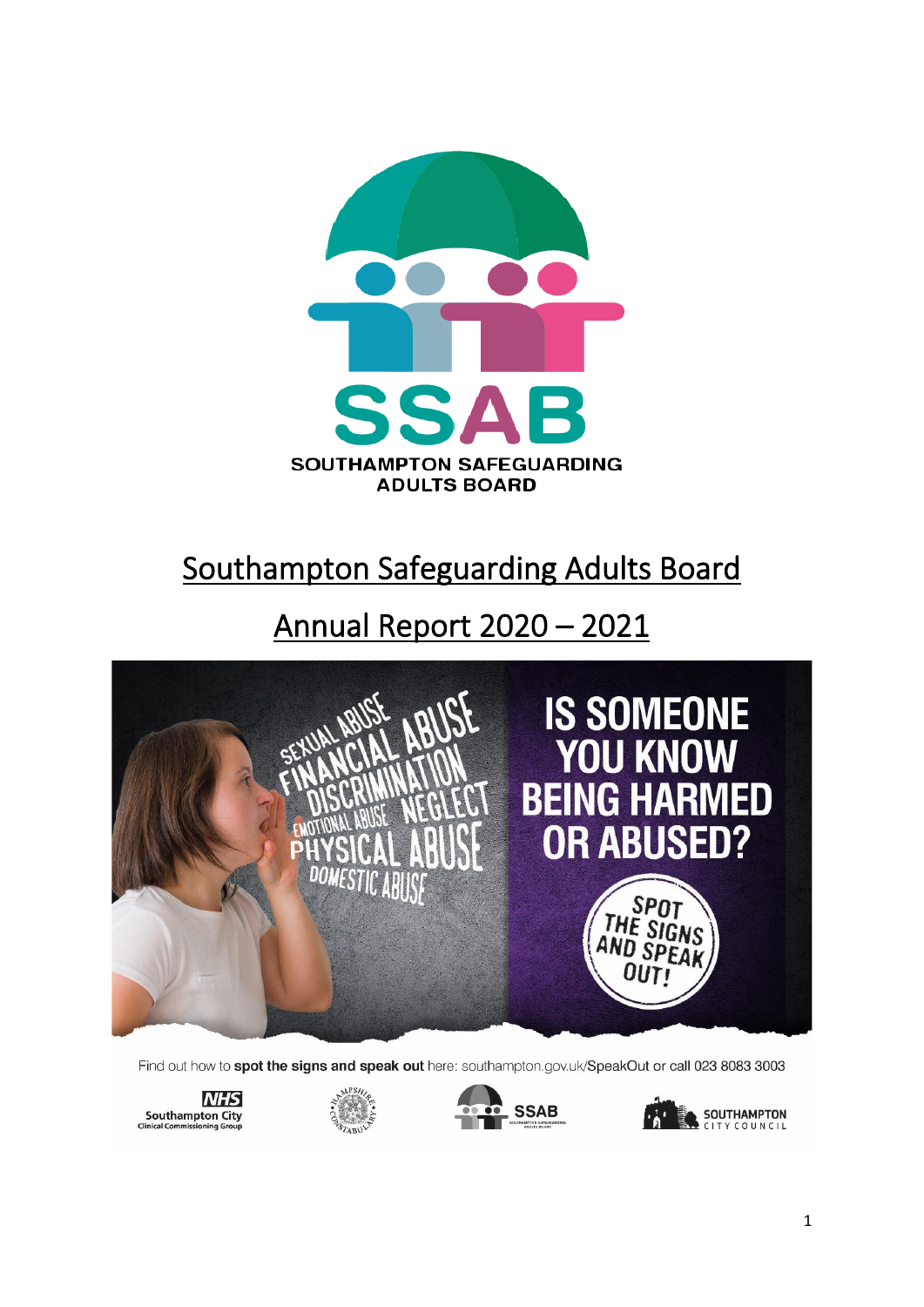| <b>CONTENTS</b>                                                       |                |
|-----------------------------------------------------------------------|----------------|
| <b>Independent Chair Foreword</b>                                     | 3              |
| What is the role of Southampton Safeguarding Adults Board?            | 5              |
| <b>Impact and Challenge</b>                                           | $\overline{7}$ |
| <b>COVID-19 Assurance</b>                                             | 8              |
| <b>SSAB Strategic Partners</b>                                        | 8              |
| Developing Southampton Safeguarding Adult Board Safeguarding Strategy | 9              |
| <b>Southampton Safeguarding Adult Board Structure 2020/21</b>         | 10             |
| <b>Southampton Safeguarding Adult Board Structure 2021/22</b>         | 12             |
| <b>Safeguarding Adults at Risk in Southampton</b>                     | 14             |
| <b>Safeguarding Adult Case Examples</b>                               | 19             |
| <b>Safeguarding Adult Reviews</b>                                     | 22             |
| 4LSABs: Portsmouth, Hampshire, Isle of Wight, and Southampton SABS    | 23             |
| <b>Contributions to the SSAB</b>                                      | 24             |
| <b>National Safeguarding Adults Week 2020</b>                         | 25             |
| Appendix 1 Southampton Safeguarding Adults Strategy 2021-24           | 26             |
| Appendix 2 Business Plan 2021-2024                                    | 26             |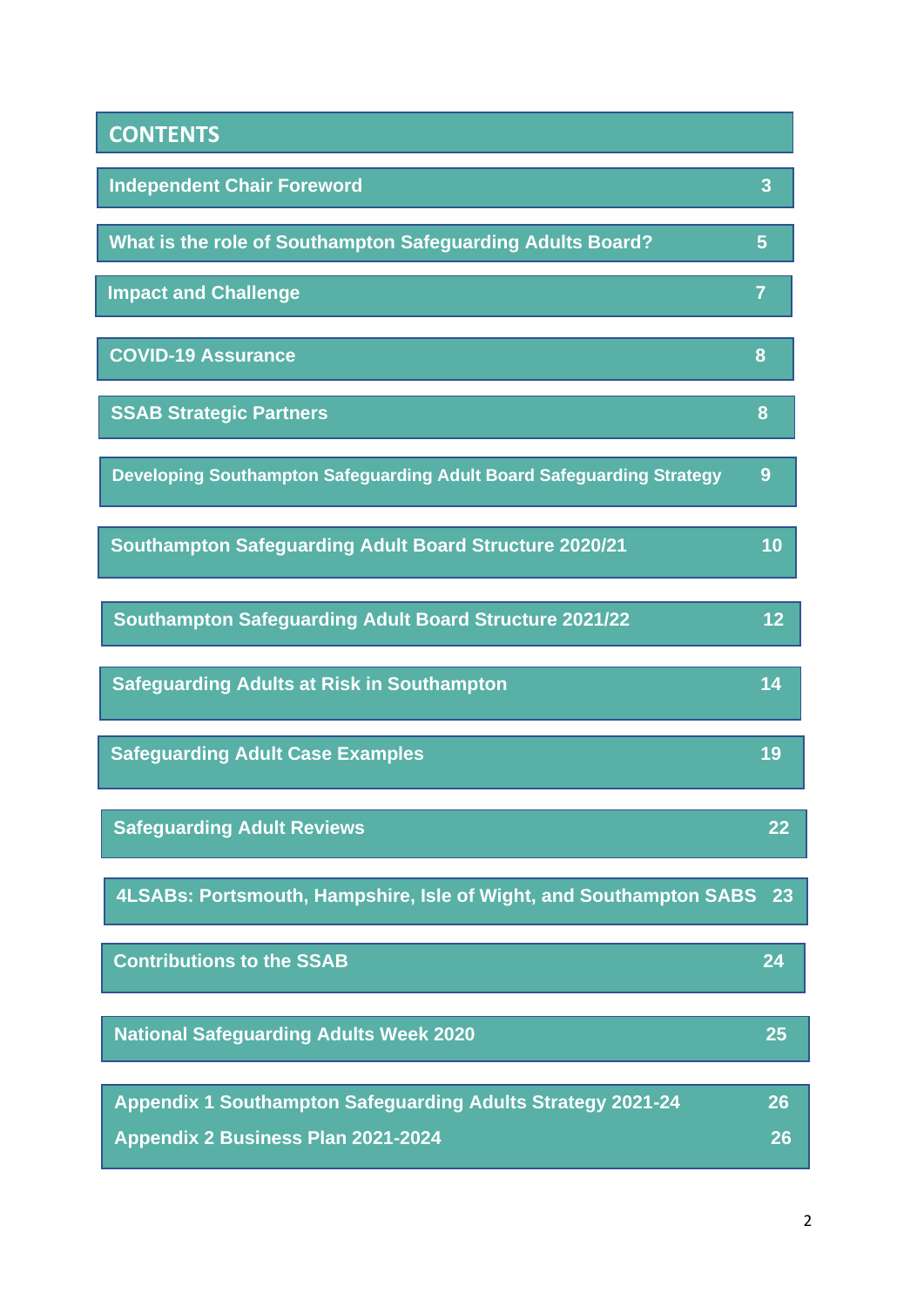# **Independent Chair Foreword**

It gives me great pride to share the Southampton Adult Safeguarding Board's Annual Review for 2020-2021.

Having joined the Board as Independent Chair in January 2020, our Safeguarding Adult Partnership has been on quite a journey, having encountered numerous unprecedented challenges, posed by the shared pressures of the Covid-19 pandemic and assuring that we still delivered to those in most need. As a result of those pressures, you will find less reporting herein, on the achievements of our Partnership. This is simply because of the remaining and current demands on our teams, and the capacity of our staff.

We all have our Covid story of loss, death, tragedy, isolation, poor health, financial difficulty - and trying to keep our services going, where-ever possible and no matter what. The journey that our partnership has shared – is exactly that - it was totally shared. We have worked very closely, as one team, with a connected spirit, and managed to maintain a high degree of safeguarding assurance, aware at times that this been affected in some ways, by a lack of capacity, however this is perhaps the biggest achievement, that I as Chair, could have hoped for.

In April 2020 we issued a Safeguarding Assurance Framework to all statutory partners and on its completion, just a matter of weeks later, partners were able to provide our Board with the insight of what was being achieved – for example, Hampshire Constabulary deploying a robust police response to Covid, dealing with increased domestic abuse, and sometimes at the acknowledged expense of other safeguarding issues; our orchestrated and shared local resilience planning, assisting with homelessness; Adult and Children's Social Care retaining front line services and triage, whilst protecting many, with early intervention; our Clinical Commissioning Group creating designated bed spaces for Covid patients, in various landscapes; our Fire and Rescue Service continuing to provide a service and going the extra mile, to produce a local Fire Safety Framework – for all practitioners, now having gained national access and acclaim; the dedication of our NHS and Care Home staff, working many long, difficult and selfless hours, to save lives, and last but never least, the huge efforts of our voluntary sector; of Healthwatch; of Faith groups and of our City Council. All of this work was underpinned by very regular, increased levels of connectivity across the statutory arrangements; increased contact and planning, and very regular safeguarding and Covid assurance 'check-in' governance.

I could go on, as this is by no means an exhaustive list of the unsung achievements, that this year has seen - and it is this - and the sheer dedication of so many, that makes me proud to be part of Southampton's Safeguarding Partnership efforts - which this year have focused on the preservation of life.

In this Report you will find some reference to the aforesaid – but nothing that will serve justice on the Partner's efforts. You will also be able to access information about our progress, our forward planning (Appendix 2) and our annual statistics in relation to safeguarding activity, as well as the outcomes from a Safeguarding Adult Review and a serious case review.

You will denote, our ongoing theme at Board level of 'local solutions for local needs'- with a contextual approach to adult safeguarding in our City. You will also note that we still retain strong partnership connections with our three partner Boards: Hampshire; Isle of Wight and Portsmouth – but going forward, there will be a revised and more focused brief.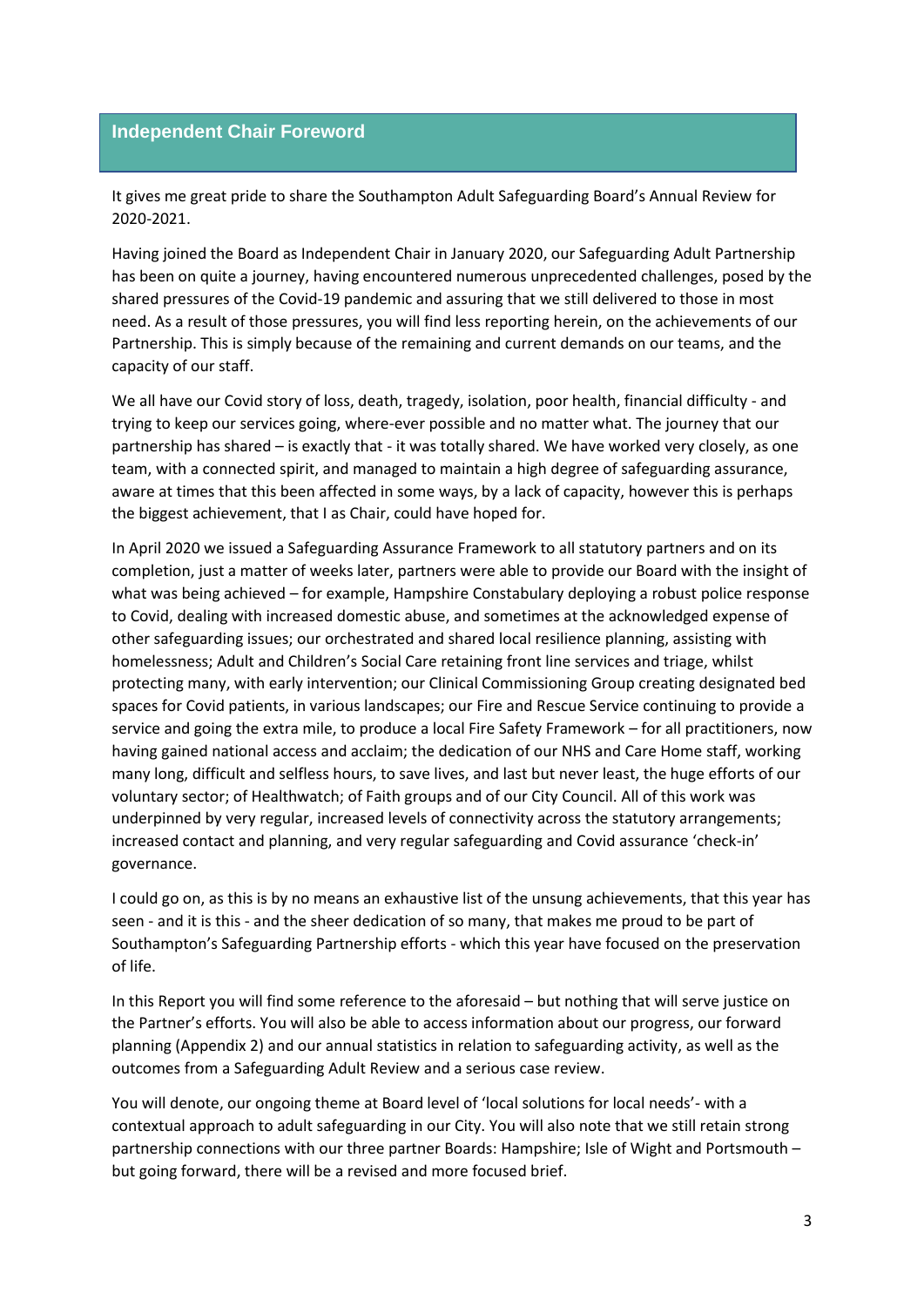We are, despite the negative impact of Covid, now in a very positive position, to embed our agreed, strategic aims, of Prevention, Quality and Learning - as following a very successful partner consultation in 2020-21, our statutory partners agreed to create financial sustainability for Southampton's Safeguarding Adults Board. This will now, enable us to focus on delivery planning and widen the learning and development lens, allowing us to have the capacity to create partner wide, accessible learning; deliver on lessons learned from Southampton (and national) Safeguarding Adult Reviews, and continue to deploy the outcomes from the contribution we made, to the National SAR Analysis research, and embed the recommendations made for all Boards across England.

The dedication of our Board Members and Partners; the excellent practice within our Case Review Group and the support given to our City by this safeguarding partnership is second to none.

Thank you will never be enough.

Short-Afri

**Deborah Stuart-Angus, BSc(Hons) CQSW Cert.Ed. Dip.App.SS The Independent Chair, Southampton Safeguarding Adults Board**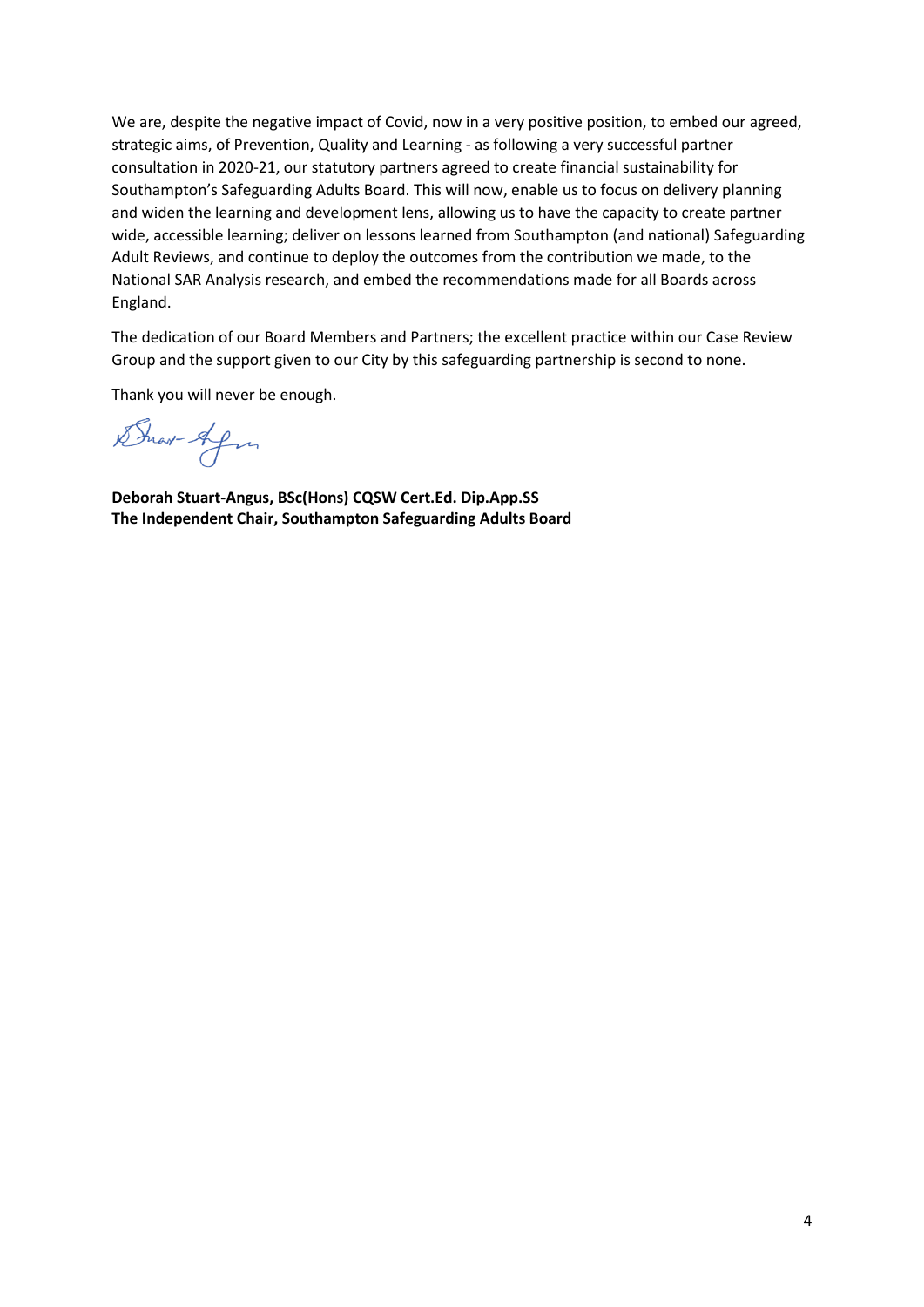# **What is the role of Southampton Safeguarding Adults Board?**

ׇ֦֚֘

The Southampton Safeguarding Adults Board (SSAB) is a statutory partnership, working together to prevent both the risks and experience of abuse or neglect, for people with care and support needs. The SSAB is not involved in operational practice, the main functions of the SSAB are to:

- Provide strategic oversight of safeguarding activity in Southampton
- Fulfil the statutory functions as outlined in The Care Act 2014 and the related Statutory Guidance
- Help to protect the rights of people who live in Southampton, to live a life free from harm, abuse and neglect.

The SSAB follows and endorses the six safeguarding principles outlined in the Care Act 2014, Care and Support Guidance, which are:

Empowerment - People are supported and encouraged to make their own decisions and informed consent:

*"I am asked what I want as the outcomes from the safeguarding process, and this directly inform what happens."*

Prevention - It is better to take action before harm occurs:

*"I receive clear and simple information about what abuse is. I know how to recognise the signs, and I know what I can do to seek help."*

Proportionality - The least intrusive response appropriate to the risk presented:

*"I am sure that the professionals will work in my interest, and they will only get involved as much as is necessary."*

Protection - Support and representation for those in greatest need:

*"I get help and support to report abuse and neglect. I get help so that I am able to take part in the safeguarding process to the extent to which I want."*

Partnership - Services offer local solutions through working closely with their communities. Communities have a part to play in preventing, detecting, and reporting neglect and abuse:

*"I know that staff treat any personal and sensitive information in confidence, only sharing what is helpful and necessary. I am confident that professionals will work together and with me to get the best result for me."*

Accountability - Accountability and transparency in delivering safeguarding:

*"I understand the role of everyone involved in my life and so do they."*

#### The SSAB has three core duties, and must:

- Develop and publish a strategic plan setting out our safeguarding priorities, and how we will meet our objectives
- Publish an annual report reflecting how effective work has been
- Commission Safeguarding Adult Reviews (SARs) for any cases which meet the legal criteria.

#### The SSAB has key responsibilities, which are to:

- Provide strategic direction for safeguarding adults at risk across our partnership
- Develop and review multi-agency safeguarding policy, procedures and guidance
- Monitor and review the implementation and impact of both strategy and policy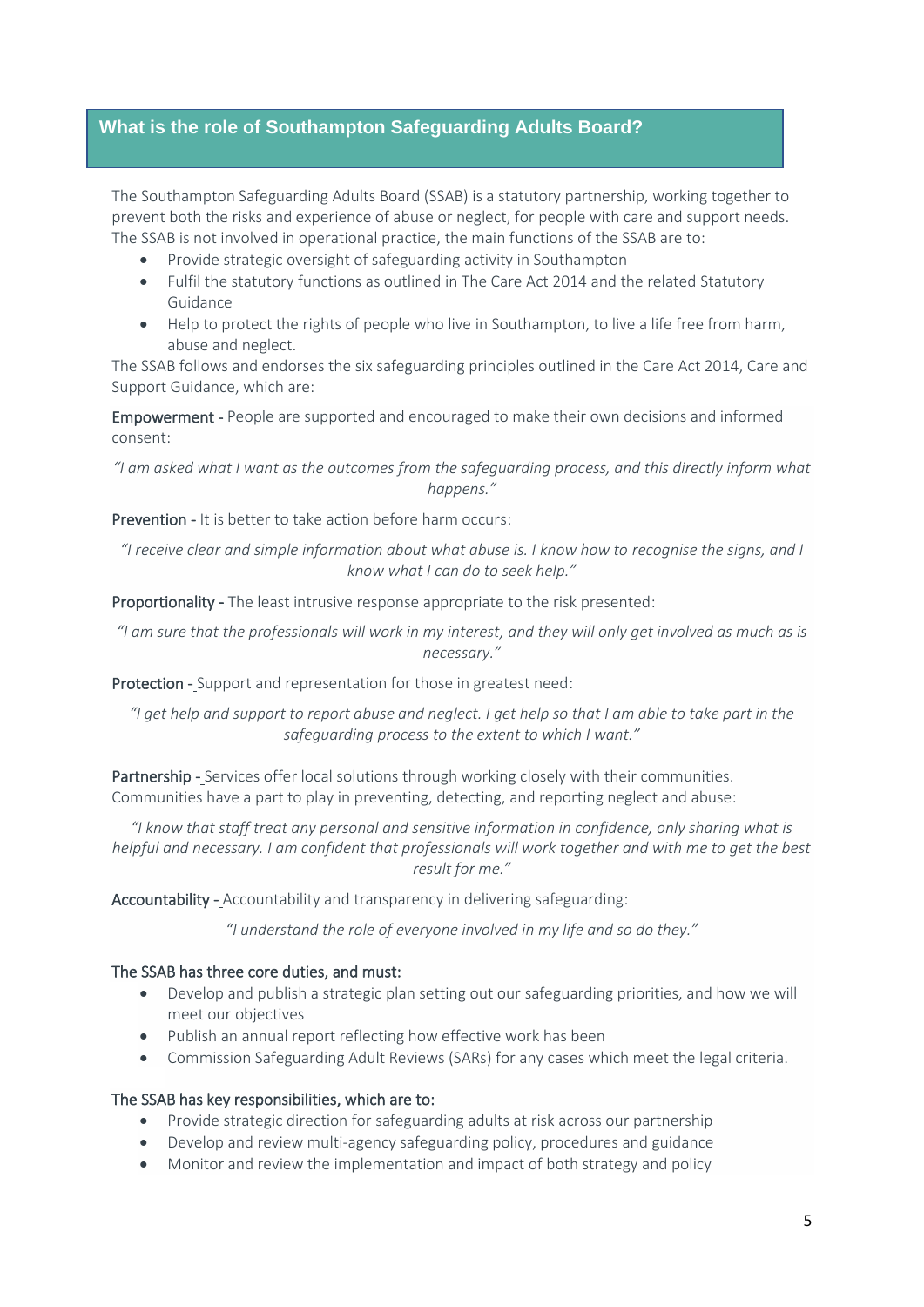- Promote multi-agency safeguarding adults training
- Undertake Safeguarding Adult Reviews, share the lessons learned from their outcome and develop appropriate action plans for improvement
- Hold partners to account and gain assurance of effectiveness of safeguarding arrangements.

The SSAB is chaired by Deborah Stuart-Angus, the Independent Chair. The SSAB is supported by the Safeguarding Partnerships Team, which also supports the work of Southampton Safeguarding Children's Partnership. The team consists of a Partnership Manager, two Safeguarding Partnership Coordinators and two Safeguarding Partnership Assistants.

This report details:

- Impact and challenge
- Safeguarding Adults at Risk information
- The structure of the SSAB and the activity completed through subgroups of the SSAB and 4LSAB arrangements
- The findings of Safeguarding Adult Reviews and Learning Reviews which have concluded in the reporting year; implementation of lessons learned, and ongoing reviews
- National Safeguarding Adult's Week
- The SSAB's income and expenditure
- The SSAB strategic priorities for 2021-2024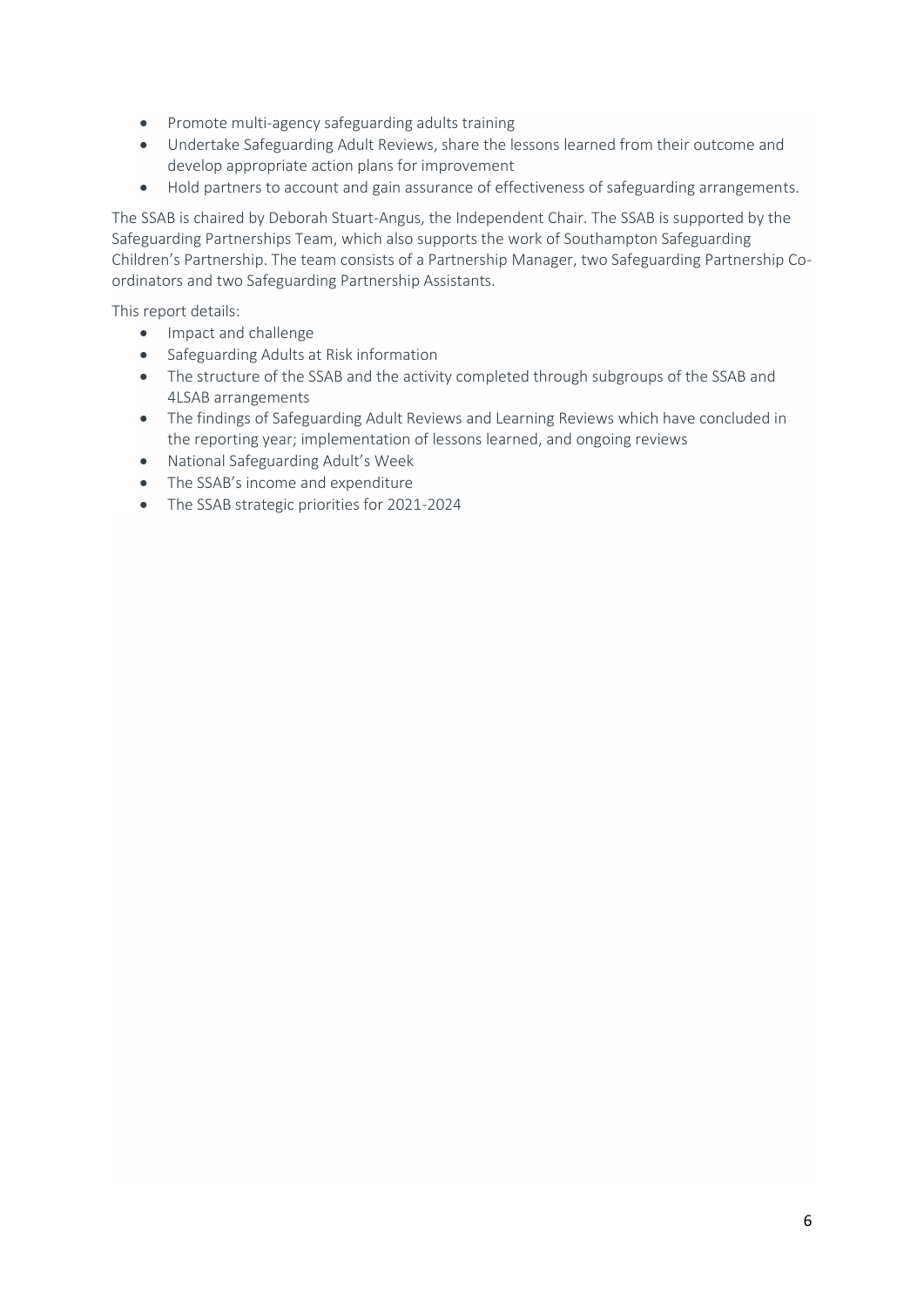#### **Impact and Challenge**

*"it is important that SSAB partners feel able to challenge each other and other organisations where it believes that their actions or inactions are increasing the risk of abuse or neglect. This will include commissioners, as well as providers of services." (Care and Support Statutory Guidance)*1

The SSAB has been able to demonstrate impact and challenge in several areas:

#### New Safeguarding Strategy 2021-24

Cohesion

It was agreed in 2021 that our Chairs of Statutory Partnerships would work together to collaborate and dovetail, cross cutting priorities and safeguarding themes.

#### Suicide Prevention

Public Health and other SSAB members engaged in constructive challenge on Suicide Prevention; noted a reduction in suicide numbers & were mindful of the impact of the pandemic on mental health and sought assurance.

#### Following partner consultation, the new Independent Chair led agreement for a Strategy with clear achievable priorities on: prevention, learning & quality, followed by Board restructure, to improve decision making, business management & expediency. We also revised our budget and capacity

# Impact and Challenge

#### COVID -19 Assurance

Was (and remains) continued focus area, & standing SAB agenda item. Assurance focused on: hospital discharge; referrals; government guidance; legislation; provider support & impact on mental health, domestic abuse, community & workforce resilience

#### Revised Adult Safeguarding Procedures & Safeguarding Concerns Guidance Refreshed policies,

procedures & guidance across the 4LSABs and accompying Safeguarding Concerns Guidance approved & published, to be supported by training in 21/22

#### Focus on Place

We have worked in partnership withthe 4 SABS for several years & in 2020/21, we refreshed our approach and relationships to enable Southampton SAB to add focus to local issues and 'place'

#### 4 LSAB Multi Agency Fire Safety Framework Approved by SSAB in

2020/21, receiving national accolade ,and by request of National Chair's Executive, was been shared nationally,to support SAB's to understand roles and responsibilities in Fire Safety and risk management.

#### Modern Day Slavery

A developing response saw the SSAB provide Governance to MDS, via a dedicated workstream from the new Prevention Sub Group

<sup>1</sup> [Care and support statutory guidance -](https://www.gov.uk/government/publications/care-act-statutory-guidance/care-and-support-statutory-guidance#safeguarding-1) GOV.UK (www.gov.uk)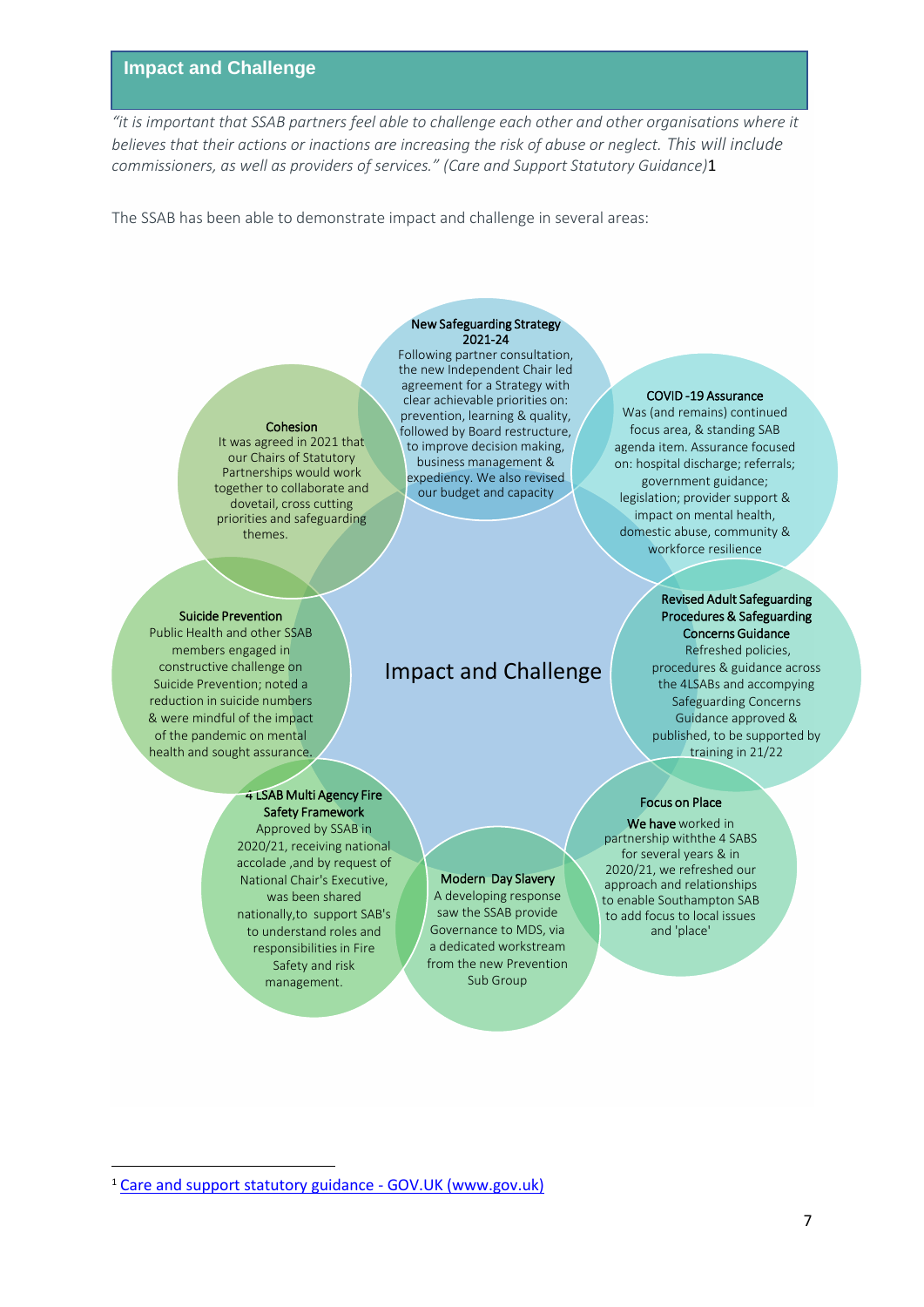### **COVID-19 Assurance**

The COVID-19 pandemic impacted all of our lives in different and significant ways. As attention turned to managing the resultant operational pressures, Safeguarding Adult Review work was paused for a number of months, although referrals continued to be received. Some safeguarding adult training was postponed and restarted online. Considerable and creative efforts were made to ensure adults with care and support needs were safe. Contingency planning was put in place for services and for the work of the SSAB.

It is testament to the commitment of partner agencies and the Chair, that the work of the SSAB largely continued. The Independent Chair and all statutory partners met regularly safeguarding assurance meetings during the first lockdown to consider the impact on adults at risk and the supporting services. Agencies involved in safeguarding adults were invited to a safeguarding adults' network meeting monthly as a collaborative, problem solving space, this continued during 2020/21.Participants found this useful and informative as a mechanism to touch base and share.

Agencies provided assurance updates in relation to the impact of the pandemic at all SSAB meetings, enabling partners to share context and system pressures whilst exploring shared emerging issues, and able to identify mitigation of risk. Monitoring of referrals to the Safeguarding Adult Case Review Group identified referrals where COVID-19 was identified as a contributing factor

Learning during this time has developed real partnership in Southampton; and a spirit of working together with increased mutual respect for each partner's challenges. Virtual meetings proved very successful.

### **SSAB Strategic Partners**

The Southampton SAB brings together partner agencies with responsibility for adult safeguarding, such as Hampshire Constabulary, Southampton City Council, and the Clinical Commissioning Group, to work together, in order to:

- assure that local safeguarding arrangements are in place and work effectively
- prevent abuse and neglect from happening support people who have experienced neglect or abuse to recover
- raise awareness of safeguarding adults at risk and how communities can help

We also work closely with other SABs and partnerships including, the Southampton Safeguarding Children's Partnership, the Safe City Partnership and the Health and Wellbeing Board, to share priorities, prevent duplication and are working to address cross cutting themes.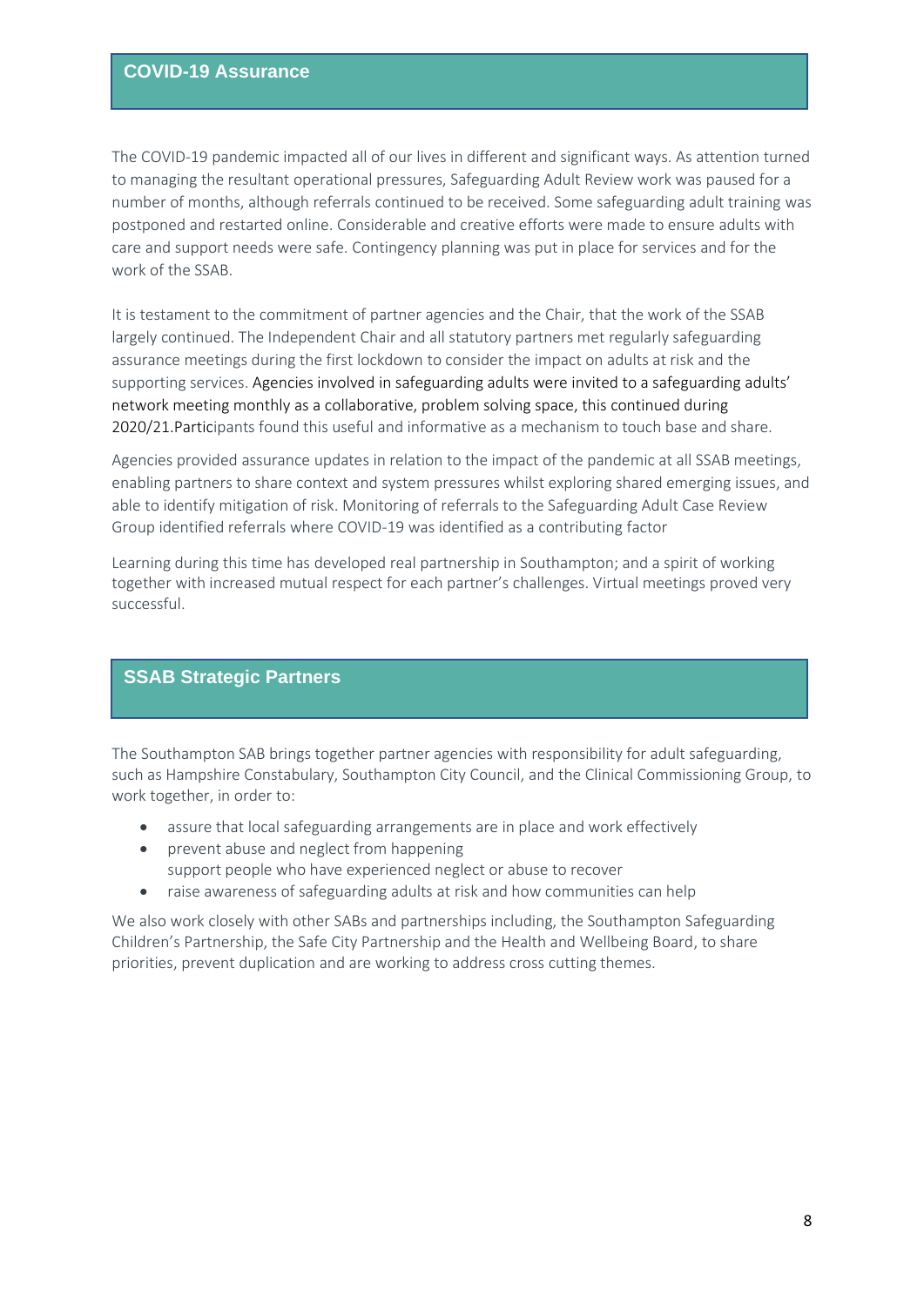

# **Developing Southampton Safeguarding Adults Board Safeguarding Strategy**

This was a year of transition for the SSAB, developing and strengthening local safeguarding arrangements and activity, and managing the impacts of the pandemic. Appendix 1 provides a 'Red, Amber, Green' rated overview, of the original 2019-2021 strategic plan, from which outstanding priorities areas were brought into the new strategic plan for 2021-2024, (attached at Appendix 2). The new strategy was built by consulting with all partners in relation their safeguarding priorities and concerns for our City, and how, as a Board we could help, and be as constructive as possible, with tight resources. A wealth of evidence from our partners was shared, which following analysis by the Independent Chair, resulted in the development of clear themes, now translated into our Adult Safeguarding priorities. The Southampton Safeguarding Adult Board Strategy 2021-24 was thus developed, approved and supported by our partners, and can be foun[d here.](http://southamptonlsab.org.uk/wp-content/uploads/SSAB-Strategy-Safeguarding-Adults-2021-24.pdf)

#### Our Priorities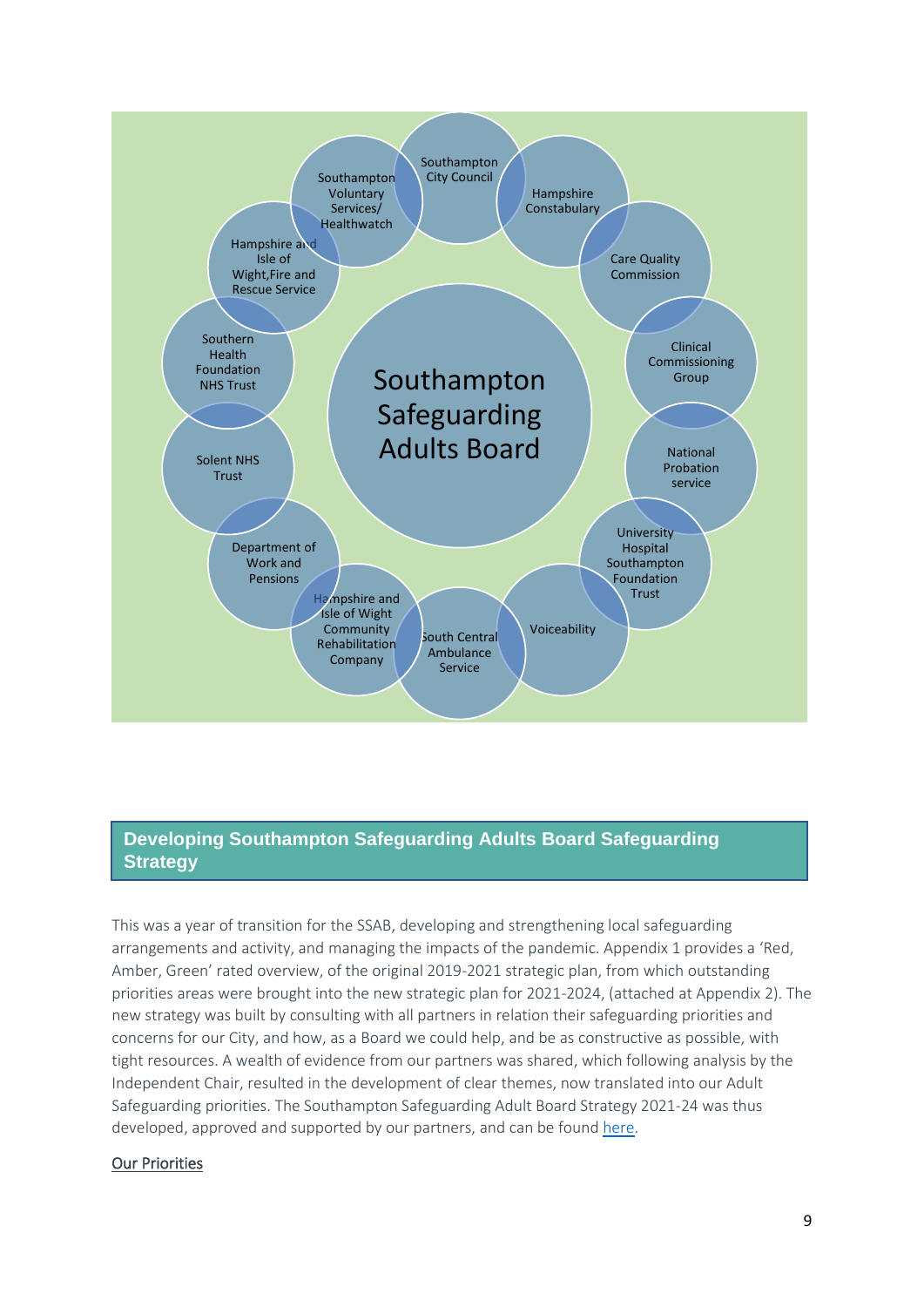#### Priority 1 – Prevention

We will work together, in partnership, to prevent abuse and neglect, fully deploying our statutory responsibilities to protect the most vulnerable in our City. We will raise awareness; promote multiagency risk management, and early intervention and detection to enable the people of Southampton to live safer lives.

#### Priority 2 – Quality

We will assure our work; we will learn from local experience and that of others, and we ensure our processes aim to continuously improve safeguarding practice. We will seek to assure that safeguarding arrangements are lawfully compliant and meet the statutory obligations set out within the 4LSAB Multi-Agency Adult Safeguarding Policies and Procedures.

#### Priority 3 – Learning

We will share lessons learned from safeguarding practice and Safeguarding Adult Reviews with transparency, across our partnership, and we will proactively promote the need for a modern, competent, skilled, and shared workforce. We will enable access to learning, for our partners, deploying local, regional, and national experience to improve our safeguarding practice.

The Safeguarding Adult Partnership Strategy is also supported by a comprehensive Business Plan, which can be found at Appendix 2. The Business Plan has formulated the basis of our future delivery.

#### The SSAB arrangements and structure

During 2020/2021 the SSAB met 4 times. During the year the SSAB:

- monitored the work of the Case Review Group for Safeguarding Adult Reviews
- approved Safeguarding Adult Review Overview Reports and SAR Learning reviews
- set strategic priorities for 2021-24
- confirmed board arrangements to support the strategic priorities
- approved relevant work of the 4LSAB groups
- confirmed 4LSAB arrangements for 2021 onwards



\*links with Health & Wellbeing Board and Southampton Safeguarding Children Partnership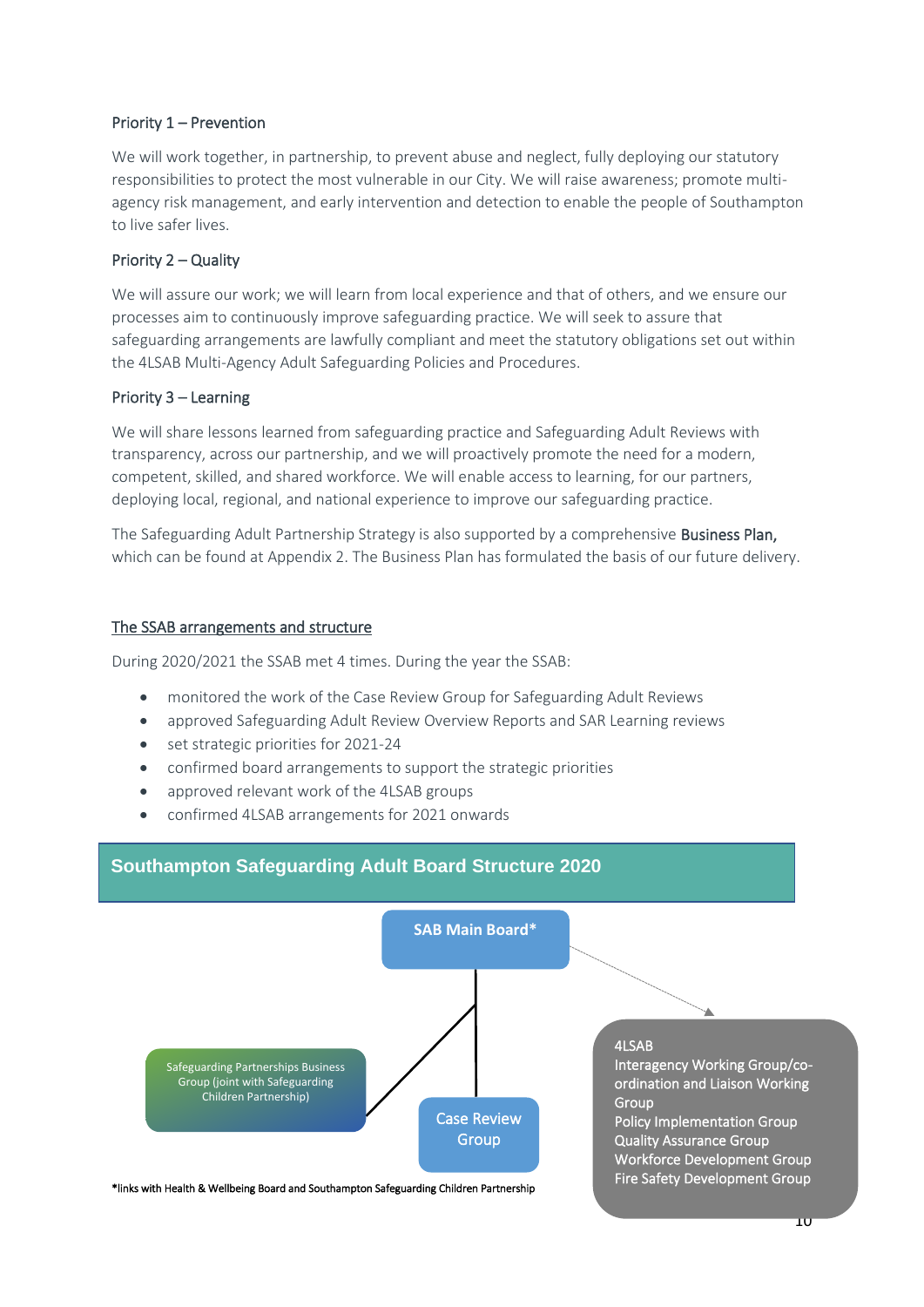#### Southampton LSAB Functions -2020

The Main Board is attended by panel of senior officers from all safeguarding partners in the city. Together they form the core decision making body for the partnership, supported by a Constitution detailing their responsibilities. The **Business Group** incorporates members of Children's & Adults Boards, attended by senior representatives from the three statutory safeguarding partners (Police, Health and Local Authority) plus Independent Chairs from both Boards. The Business Group plans for Main Board meetings, receives reports on progress from each of the Subgroup Chairs; monitors progress and controls the budgets for each Board. The Case Review Group receives referrals for Safeguarding Adult Reviews (SARs)and determines whether they meet criteria for a SAR, and initiates and monitors other types of review. The group ensures that resultant learning is shared with partners and action plans for improvement, are deployed to hold partners to account, to try and prevent the circumstances occurring again, and to embed improvement in practice.

The 4LSAB coordinated work includes: a merged Chair/Strategy Group, a Quality Assurance Group which is closely aligned to other 4LSAB subgroups, a Policy Implementation Group, and a Workforce Development Group, which is looking at merging adults' workforce development.

#### Board Structure, Business and Delivery Review

The structure of the Board was reviewed during 2020, to develop a local focus on Southampton, its specific profile and demography. This approach was very well supported by partners, led by the Independent Chair. As a consequence, an Executive Team was set up, made up of the Independent Chair, the three Statutory Partners and The Partnership's Manager. This team was set up to enhance decision making and develop expedient routes for recommendations to be made to the full Board Membership. In order to ensure that local delivery meets the Safeguarding Adult Strategic objectives, and to increase local focus on local need, three new sub-groups were proposed and agreed by members:

- Prevention Sub Group
- Quality Assurance Sub Group
- Learning and Development Sub Group

(in addition to The Case Review Group which was already in place). Future work will focus on the population of these groups with multi-agency staff, agreed Terms of Reference and local delivery planning. The following diagram demonstrates the changes made: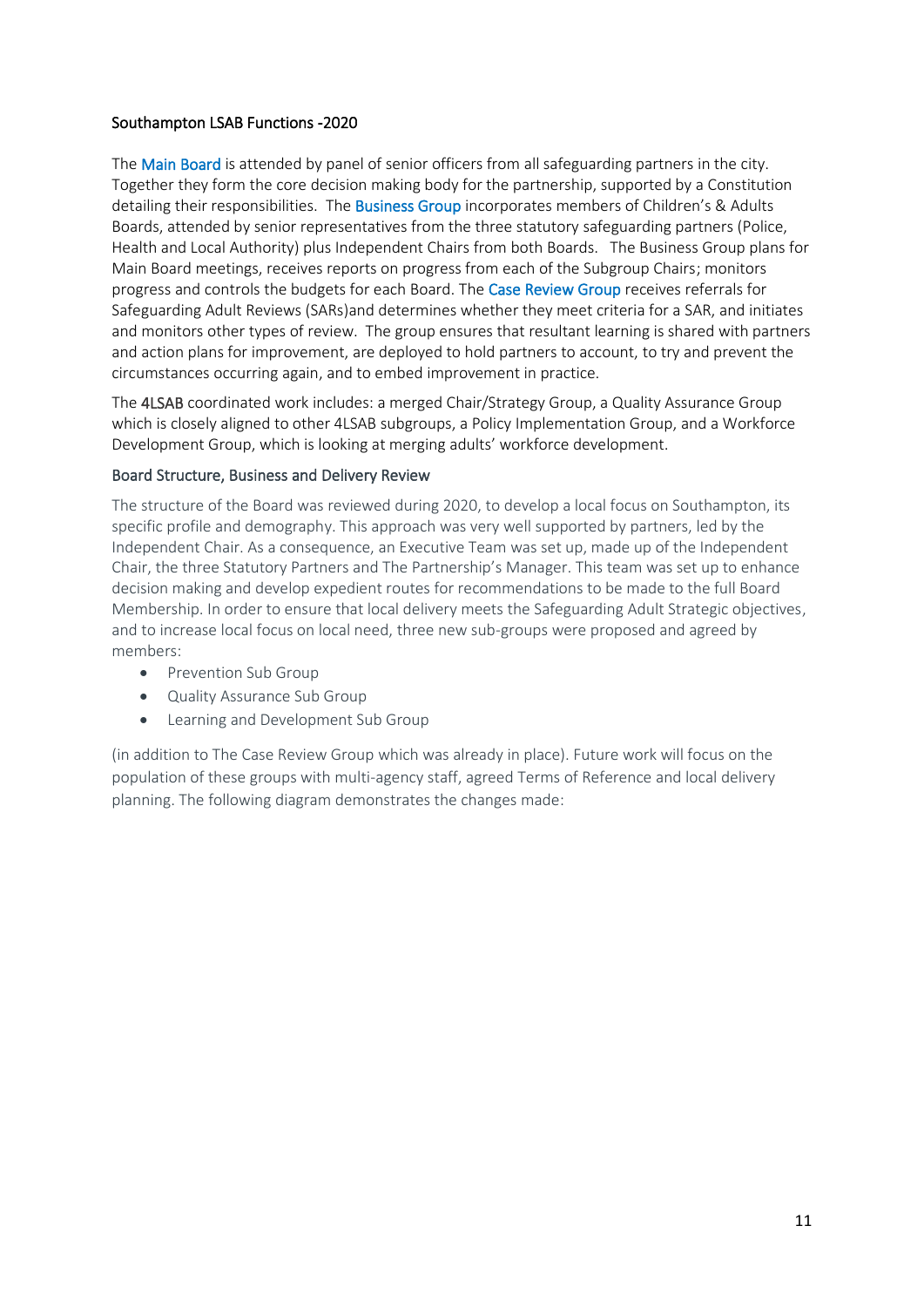# **Southampton Safeguarding Adults Board Structure 2021/22**



#### Contributions to the Annual Report

We have invited agencies across SSAB to contribute to the Annual Report and the following are some representative examples, given that this has been exceptional year, in terms of partner's facing unprecedented challenge, due to the pandemic:

#### Department of Work and Pensions (DWP)

During 2020, DWP introduced teams to lead work on its approach to supporting vulnerable customers. As part of this, a network of over 30 Advanced Customer Support Senior Leaders (ACSSLs) were appointed, providing an escalation route for all DWP colleagues to refer to when a customer requires some form of advanced support, ensuring that these customers are signposted or referred to the support that they need. The ACSSLs work with a range of external partners within their own geographical area, aligning support for vulnerable customers wherever possible. The DWP recognise the positive impact that a collaborative approach can have when supporting vulnerable customers. DWP will continue to work across all internal teams and with our external partners to help to provide the support that customers require.

#### Hampshire Constabulary

Hampshire Constabulary have made use of the Police Surge Fund 2020-2021, as an £830,000 Home Office Grant to maintain four police officers in Southampton, focussing on serious violence, drug related harm and related crime. A significant proportion of funding was granted to Southampton District to ensure continued support of this work and the Constabulary continued to work with Violence Reduction Units, Public Health Services, and other key agencies. There has also been a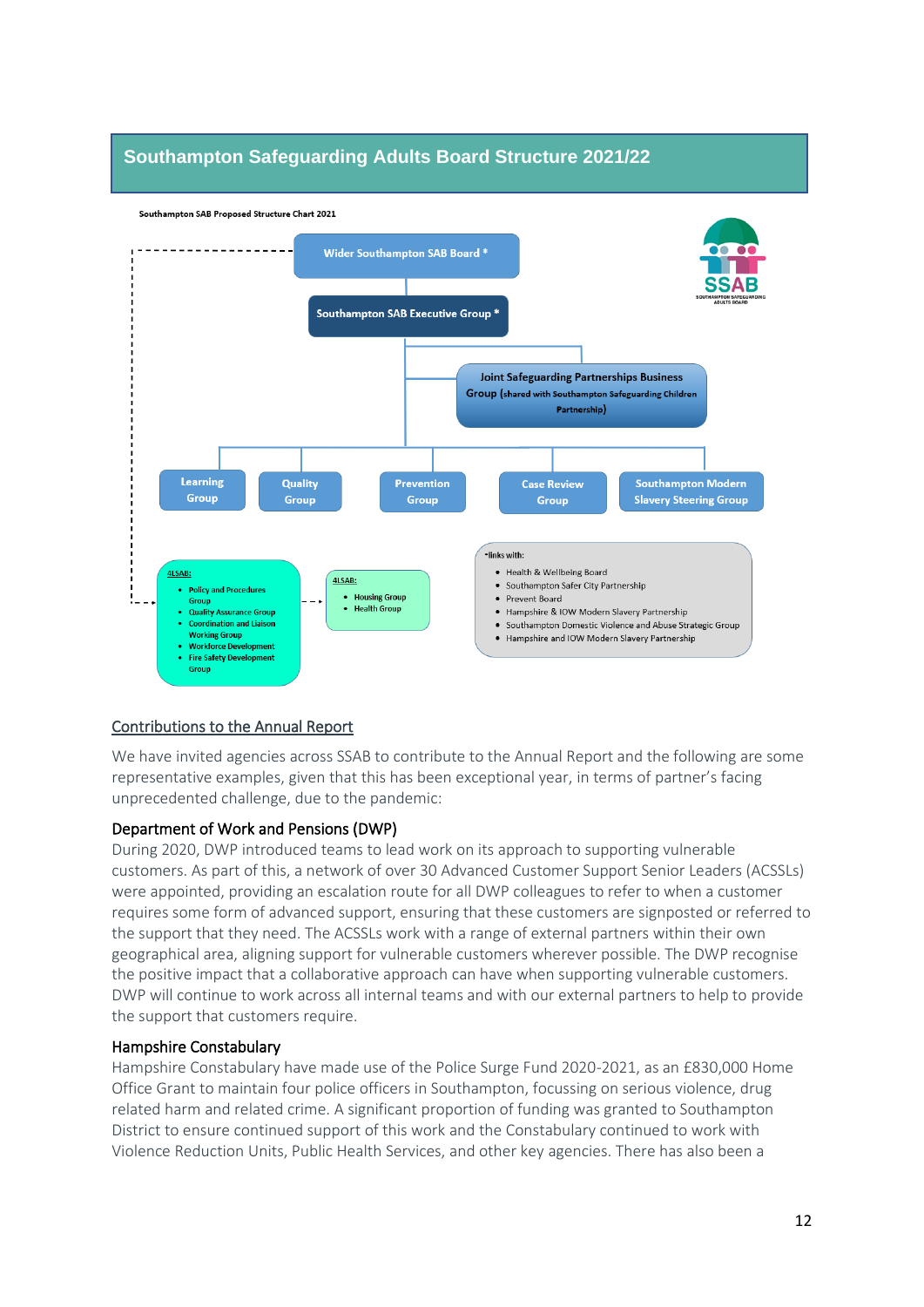revision of the National Referral Mechanism (NRM) to improve the quality of safeguarding to vulnerable and exploited adults.

Domestic Abuse has been raised as a strategic priority, with several initiatives created to improve the quality of life of those affected and Operation Fortress continues, where activity focuses on solving drug related harm with both victims and offenders. In terms of data and performance information that demonstrates how Hampshire Constabulary has improved adult safeguarding outcomes in Southampton during 2020 – 2021, the following examples were shared:

- Increase in the total number of Police Safeguarding Notification referrals to Adult Social Care in Southampton
- Increase in the number of Right to Know and Right to Ask Requests, under Clare's Law, referencing Domestic Abuse
- Increase in the number of ancillary orders, e.g., Domestic Violence Protection Notices (DVPN) and Domestic Violence Protection Orders (DVPO)
- Increase in the focus on both targeted and supportive action regarding victims of drug related harm

Hampshire Constabulary have identified key areas of concern with regards to safeguarding adults in Southampton:

- Reduced focus on adults at risk, through a combination of factors, such as prioritising children during the pandemic and the need to provide a COVID-19 policing response
- Austerity and associated impacts
- Police Force and Violence Reduction Unit (VRU) locality reports now being used to identify Wards that experience social inequality, affecting crime and other high harm factors, within the population
- Targeted support, required through commissioning services and national support
- Increase in neighbourhood officers
- Modern Day Slavery (MDS), substance misuse, mental health, serious violence (including domestic abuse) and neglect - all high concern areas for Southampton, and some issues competing for resources in the face of other demands and pressures.
- Review of outside pressures will be required to support further targeted work, however District priorities are set to incorporate risks, linking into the Safer City Partnership Strategy.
- Transitional safeguarding group (18-24 year olds) is often placed at heightened harm, and a 4LSAB Task and Finish group is currently working on bridging gaps.

#### Southampton Voluntary Services (SVS)

In response to the pandemic SVS commissioned the compilation of bereavement support information and provided an online course for frontline staff and volunteers, who have to deal with the impact of bereavement in their jobs, frequently inclusive of death and the restrictions on family interactions, during the early stages of the COVID-19 pandemic. This resource has been shared nationally. SVS also commissioned the development of an online video based on safeguarding awareness for informal volunteers and mutual aid groups. SVS identified the cumulative impact of lockdown, financial concerns, and debt, on local people - leading to a steep increase in mental health issues, as well as seeing a profoundly negative impact on carers - during the initial COVID emergency. SVS also ran 3 safeguarding awareness sessions for trustees and staff from organisations with Black and Minority Ethnic (BME) leaders, as part of capacity building courses and in response to Black Lives Matter.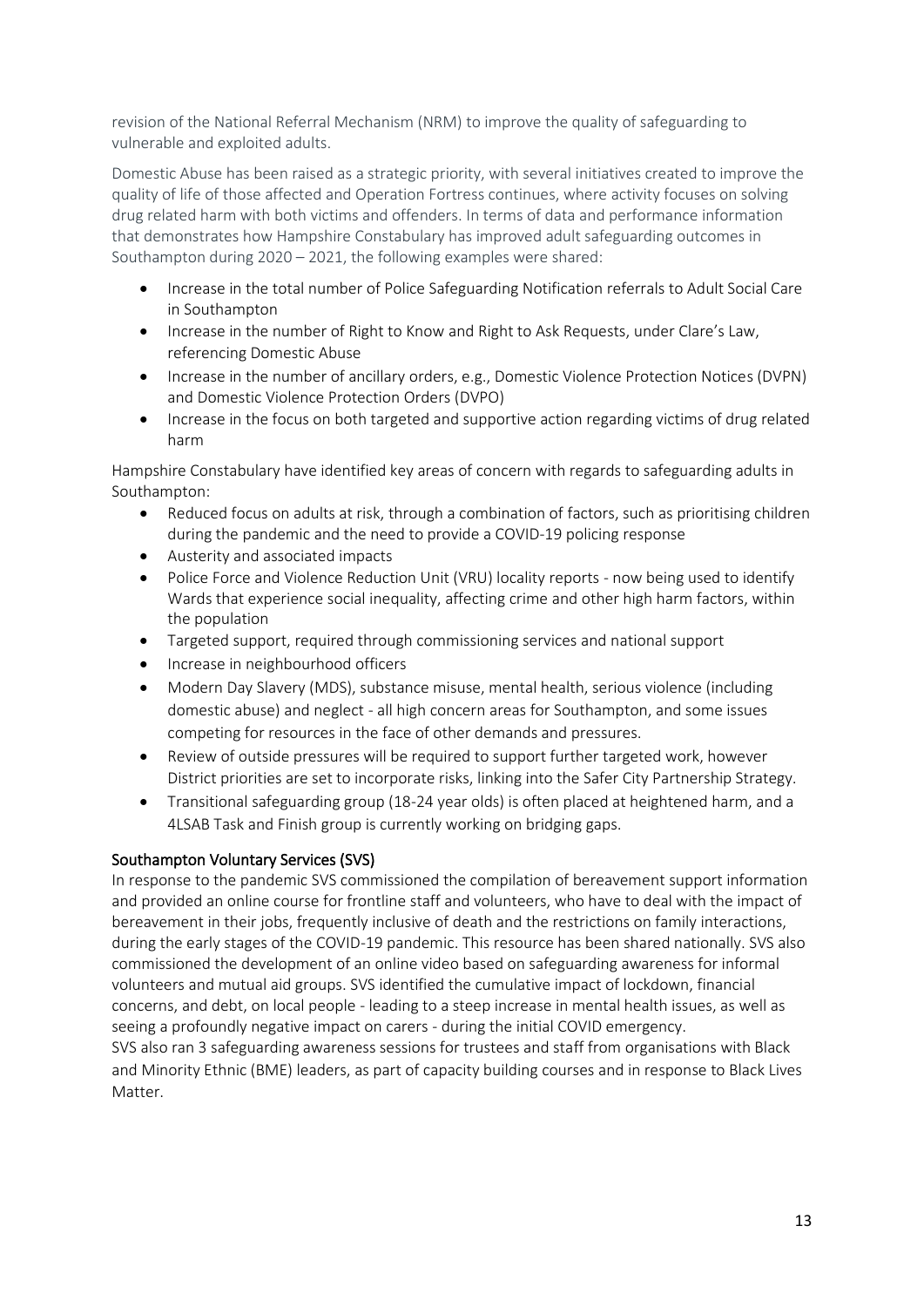## **Safeguarding Adults at Risk in Southampton**

It is important to understand the data in relation to Safeguarding Adults at Risk in Southampton, which exists as a foundation to enable the SSAB to measure effective safeguarding outcomes. The SSAB receives this information annually and 2021/22 will see the establishment of a SSAB Quality Group, (as previously mentioned), where this data will be further utilised in relation to the planned SSAB quality assurance mechanisms.

#### Safeguarding Concerns

In 2020/21 5092 safeguarding concerns were triaged by Adult Social Care (ASC), showing a 30.8% increase from the 3894 reported in 2019/20. The increase is primarily due to (a) changes in practice introduced following the 2018 Local Government Association Peer Review and (b) continued increase in referrals to Adult Social Care: largely from increased referrals from Police, the South Central Ambulance Service and the NHS; as well as a reflection of demographic and social welfare trends in the City. (It is worth advising that, the majority of these referrals do not meet the Care Act s42 criteria for a full Safeguarding Enquiry to be required, and whilst many are directed to other actions/organisations, a large number of the referrals may not have needed to have been referred for Safeguarding consideration).

In 2018 Practice was changed to ensure that all relevant referrals were triaged, decision making was documented and automatic assumptions that a referral did not constitute a safeguarding concern, were not made.

The following table shows the number of safeguarding concerns in the South East region in 2019/20 (this is currently the last year for which national and regional comparisons will be available).

Nationally, the average number of concerns per 100,000 population was 1070 compared to the regional average of 1041. The increase in safeguarding concerns in 2019/20 resulted in Southampton having 1937 concerns per 100,000 population:

| Population                            | no. of<br>concerns | no. of concerns per<br>100,000 pop |
|---------------------------------------|--------------------|------------------------------------|
| England                               | 475560             | 1070                               |
| <b>Buckinghamshire County Council</b> | 9140               | 2185                               |
| <b>Southampton City Council</b>       | 3895               | 1937                               |
| Slough Borough Council                | 1985               | 1865                               |
| Isle of Wight Council                 | 1975               | 1688                               |
| Brighton & Hove City Council          | 4010               | 1667                               |
| Milton Keynes Council (Unitary)       | 2920               | 1455                               |
| Royal Borough of Windsor & Maidenhead | 1535               | 1315                               |
| Portsmouth City Council               | 2225               | 1300                               |
| West Sussex County Council            | 8265               | 1202                               |
| <b>Surrey County Council</b>          | 10425              | 1118                               |
| East Sussex County Council            | 4465               | 990                                |
| <b>Wokingham Borough Council</b>      | 1280               | 979                                |
| Oxfordshire County Council            | 5115               | 938                                |
| Kent County Council                   | 10450              | 844                                |
| Reading Borough Council               | 960                | 769                                |
| West Berkshire District Council       | 925                | 753                                |

#### Table 1. Benchmarking 2019/20 Concerns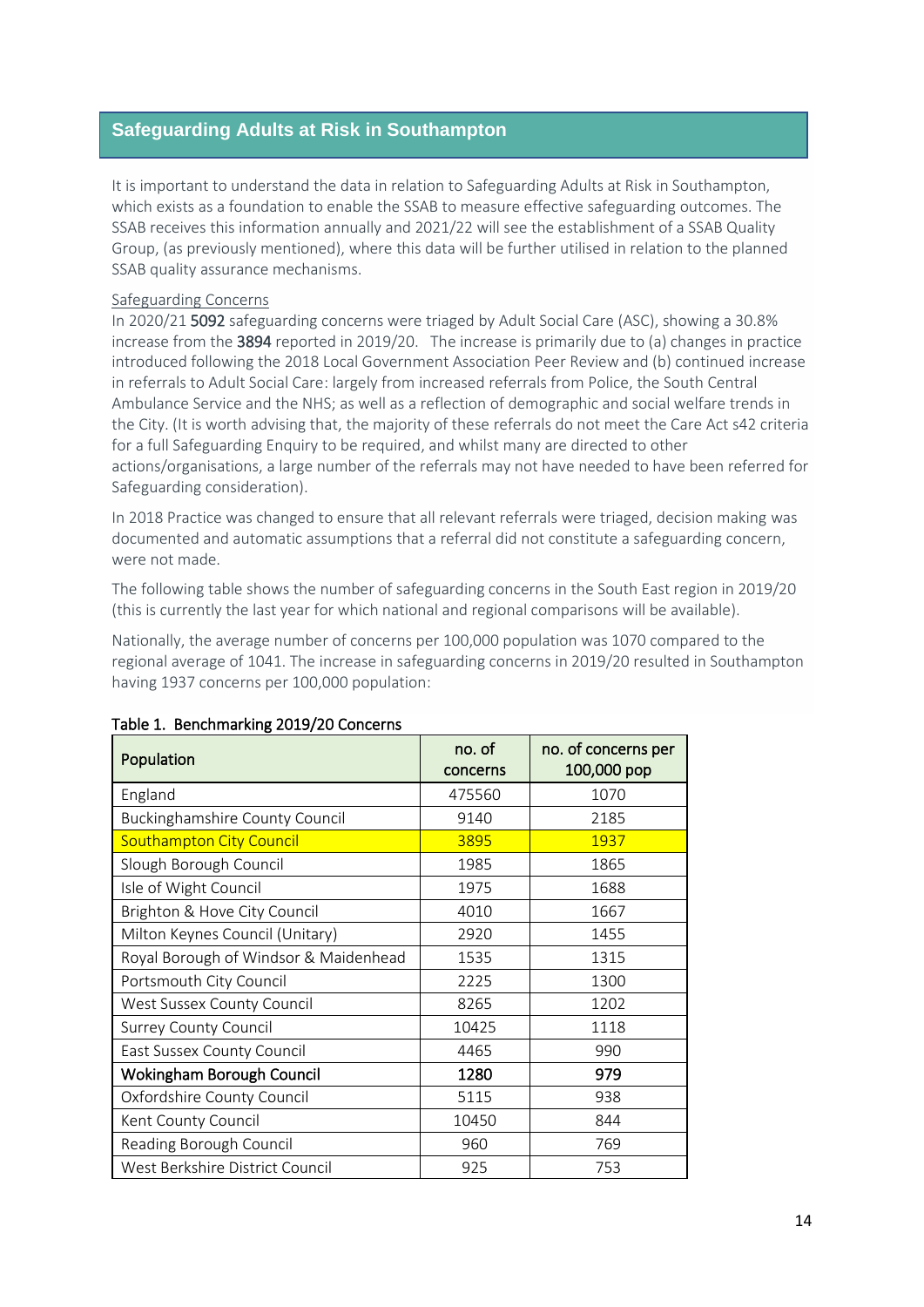| Bracknell Forest Borough Council | 700  | 743  |
|----------------------------------|------|------|
| Medway Council                   | 1565 | 733. |
| Hampshire County Council         | 3230 | 294  |

\*Please note that published figures are rounded to the nearest 5 so will differ to actual submissions<sup>2</sup>

#### Action taken

- The process of triage and safeguarding recording will be reviewed by Adult Social Care (ASC) to ensure that it follows best practice and appropriate information is recorded and further analysis will be required to identify the sources of increase in concerns . Additional guidance will be provided to staff in ASC to support the triage process.
- The [Brief Guide to Making Safeguarding Referrals](http://southamptonlsab.org.uk/wp-content/uploads/Soton-SAB-Safeguarding-Concerns-A-Brief-Guide-for-Referrers-Final.pdf) was developed and published by SSAB
- Work completed in 2020 by SSAB, producing to develop the '*Brief Guide to Safeguarding Concerns'*, providing clear advice to partners about referral criteria.

#### Enquiries

In 2020/21 there were 821 safeguarding enquiries, 619 Section 42 enquiries and 202 other /discretionary enquiries. This is a 12.0% increase from 2019/2020 (733 total enquiries). The proportion of section 42 enquiries as a total of all enquiries is 75.4% which is a decrease from 79.4% in 2019/20. (It has been identified by Adult Social Care that internal recording errors caused of a number Enquiries not to be recorded as full S42 Enquiries; this practice has been corrected).

Due to changes in the recording of the safeguarding concerns, there has been an impact on the conversion rate from concern to enquiry. The conversion rate has reduced from 18.8% in 2019/20 to 16.1% in 2020/21.

Table 2 shows the South East region 2019/20 conversion rates. There is large variability depending on how local areas interpret and apply legislation and guidance. The comparative data for 2019/20 shows significant changes in practice in three of the Councils listed below, where the rate of recording concerns increased greatly, so that their conversion rate also fell greatly.

#### Action taken

Adult Social Care reviewed local practice in assessing the need to carry out full S42 enquiries. In the first four months of 2021/22 this resulted in in the number of recorded concerns remaining static when compared to 2020/21. However, the number of enquiries has risen to 445 in this period, an average of 111 per month. If this improvement continues throughout 2021/22, the conversion rate will rise to 27%.

| conversion rate<br>from concern to<br>Population<br>enquiry |     |
|-------------------------------------------------------------|-----|
| England                                                     | 37% |
| <b>Surrey County Council</b>                                | 71% |
| Kent County Council                                         | 63% |
| West Berkshire District Council                             | 58% |
| Reading Borough Council                                     | 57% |
| Medway Council                                              | 54% |
| Isle of Wight Council                                       | 49% |

#### Table 2 2019/20 Concerns to Enquiry Conversion Benchmarking

<sup>2</sup> Source[: https://digital.nhs.uk/data-and-information/publications/statistical/safeguarding-adults/2019-20](https://digital.nhs.uk/data-and-information/publications/statistical/safeguarding-adults/2019-20)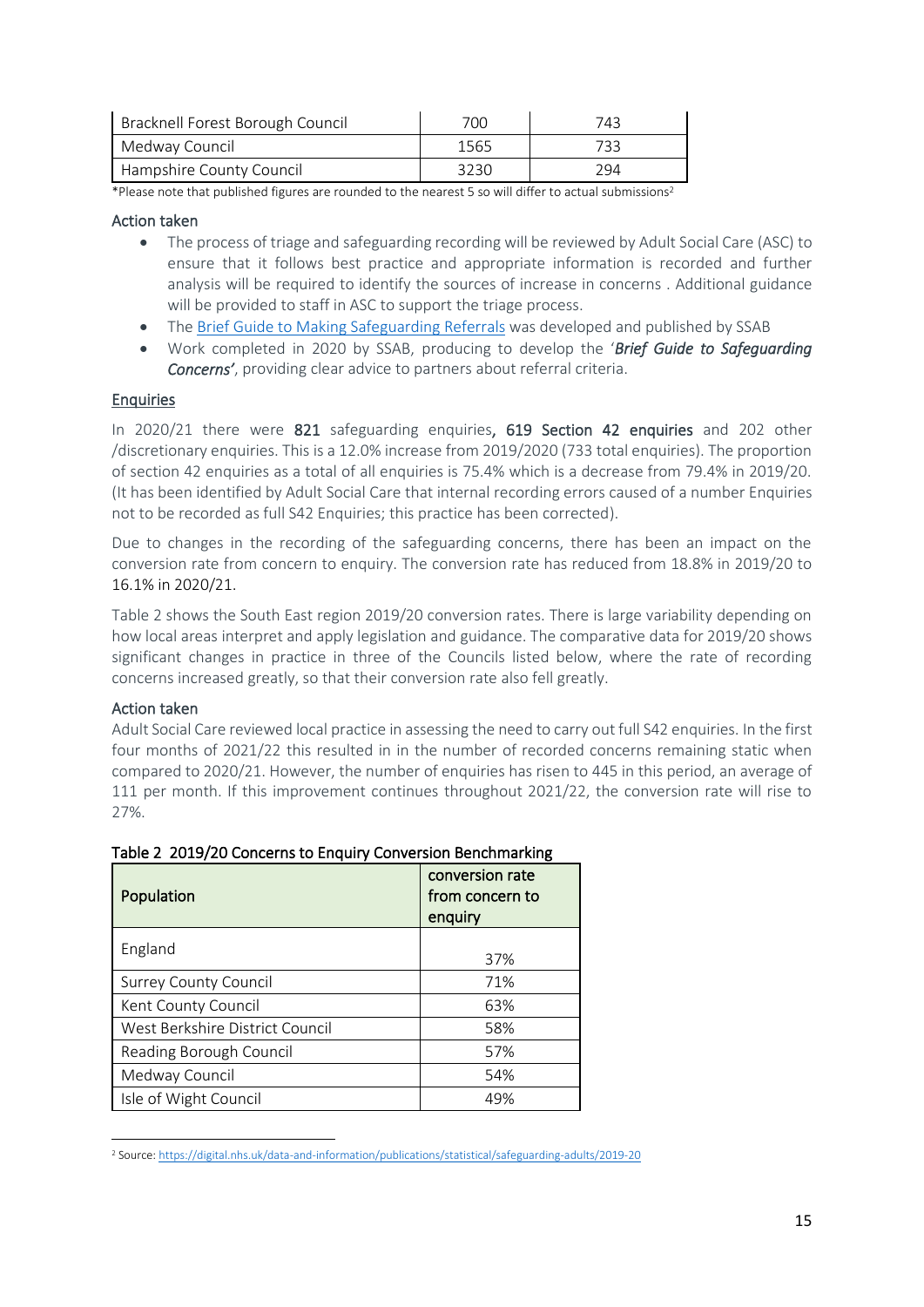| East Sussex County Council            | 45% |
|---------------------------------------|-----|
| West Sussex County Council            | 44% |
| Wokingham Borough Council             | 38% |
| Royal Borough of Windsor & Maidenhead | 38% |
| Hampshire County Council              | 29% |
| Oxfordshire County Council            | 24% |
| Brighton & Hove City Council          | 20% |
| Milton Keynes Council (Unitary)       | 20% |
| <b>Southampton City Council</b>       | 19% |
| Bracknell Forest Borough Council      | 16% |
| Slough Borough Council                | 14% |
| Portsmouth City Council               | 14% |
| <b>Buckinghamshire County Council</b> | 7%  |

In England the average is 37% compared to an average of 39% in the South East.

#### Section 42 Enquiries

In 2020/21 there were 619 Section 42 Enquiries and 202 discretionary enquiries, an increase of 12% compared with 2019/20. Table 3 shows Section 42 benchmarking for the South East:

| Council                               | no. of section 42<br>enquiries per<br>100,000 pop | proportion of Sec<br>42 enquiries |
|---------------------------------------|---------------------------------------------------|-----------------------------------|
| England                               | 364                                               | 91%                               |
| West Berkshire District Council       | 440                                               | 100%                              |
| Reading Borough Council               | 435                                               | 100%                              |
| Royal Borough of Windsor & Maidenhead | 494                                               | 100%                              |
| Brighton & Hove City Council          | 336                                               | 100%                              |
| Oxfordshire County Council            | 224                                               | 100%                              |
| <b>Surrey County Council</b>          | 790                                               | 99%                               |
| Milton Keynes Council (Unitary)       | 285                                               | 100%                              |
| Wokingham Borough Council             | 360                                               | 98%                               |
| Isle of Wight Council                 | 793                                               | 97%                               |
| West Sussex County Council            | 507                                               | 97%                               |
| Hampshire County Council              | 84                                                | 97%                               |
| Portsmouth City Council               | 172                                               | 94%                               |
| Bracknell Forest Borough Council      | 107                                               | 91%                               |
| Buckinghamshire County Council        | 140                                               | 90%                               |
| East Sussex County Council            | 397                                               | 89%                               |
| Medway Council                        | 340                                               | 86%                               |
| Slough Borough Council                | 218                                               | 84%                               |
| Kent County Council                   | 416                                               | 79%                               |
| <b>Southampton City Council</b>       | 289                                               | 79%                               |

#### Table 3 Section 42 Enquiry Benchmarking 2019/20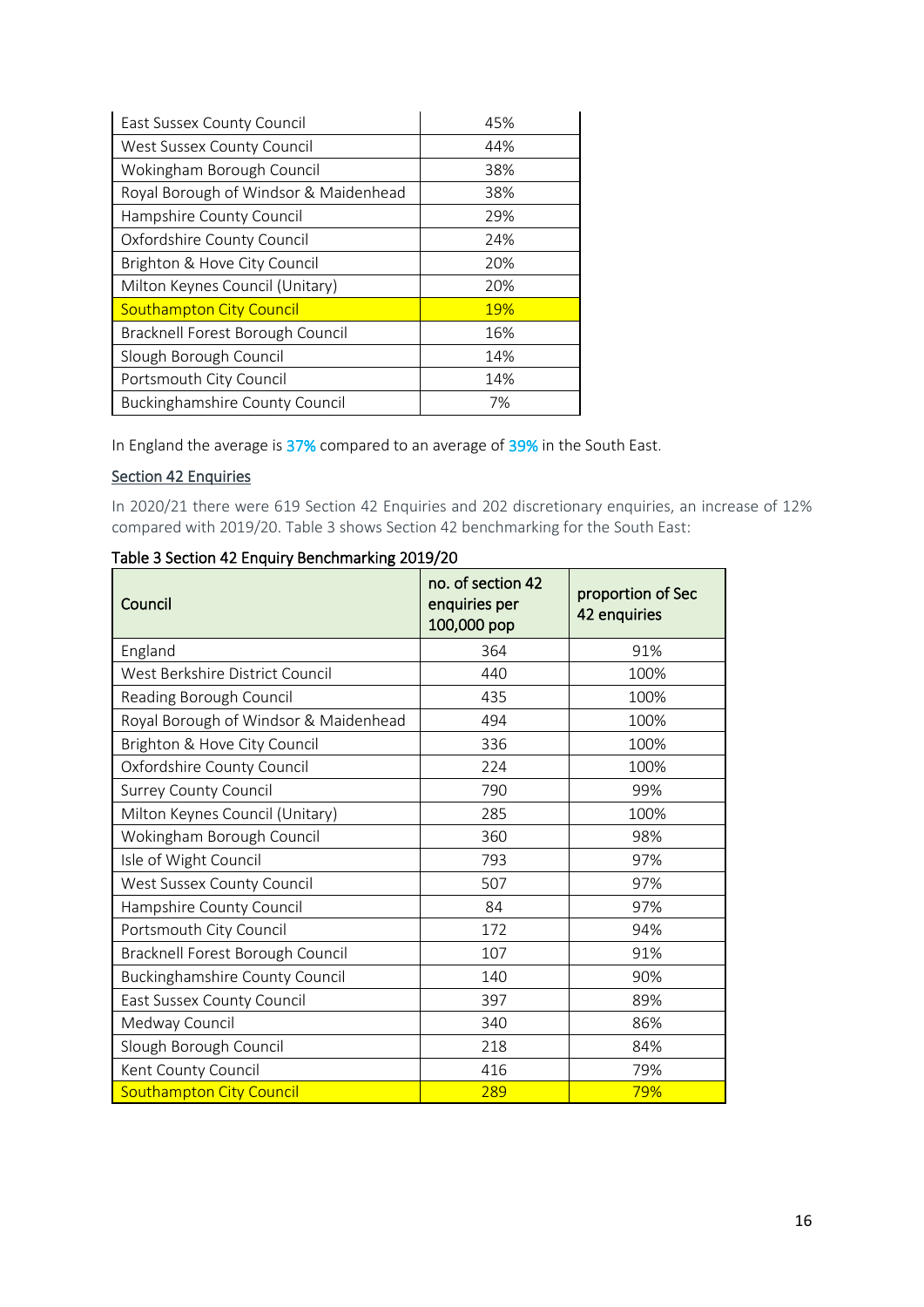#### Counts of Individuals involved in Section 42 Enquiries by Gender and Ethnicity

| <b>Demographics - Gender</b> | 2016-17 | 2017-18   2018-19 |     | 2019-20 | 2020-21 |
|------------------------------|---------|-------------------|-----|---------|---------|
| Male                         | 146     | 163               | 147 | 226     | 242     |
| Female                       | 202     | 225               | 187 | 253     | 306     |
| Unknown                      |         |                   |     |         |         |

| <b>Demographics - Ethnicity</b>            | 2016-17 | 2017-18 | 2018-19 | 2019-20 | 2020-21 |
|--------------------------------------------|---------|---------|---------|---------|---------|
| White                                      | 307     | 315     | 294     | 393     | 442     |
| Mixed / Multiple                           |         |         |         |         |         |
| Asian / Asian British                      | q       | 10      | 8       | 25      |         |
| Black African / Caribbean / British        |         |         | 6       |         |         |
| Other ethnic group                         |         |         |         |         |         |
| Refused                                    |         |         |         |         |         |
| Undeclared / Not Known / Unable to respond | 24      | 56      |         | 46      | 64      |

### Count of Concluded S42 Enquiries by Location and Source of Risk

| <b>Location of Concern</b>                      | 2016-<br>17    | $2017 -$<br>18 | 2018-<br>19  | 2019-<br>20 | 2020-<br>21 |
|-------------------------------------------------|----------------|----------------|--------------|-------------|-------------|
| Own Home                                        | 218            | 291            | 237          | 271         | 341         |
| Care Home - residential                         | 117            | 93             | 94           | 98          | 91          |
| Hospital - acute                                | 1              | 8              | 26           | 62          | 64          |
| Care Home - nursing                             | $\overline{2}$ | 71             | 26           | 48          | 47          |
| In the community (excluding community services) | 10             | 17             | 34           | 70          | 47          |
| Other                                           | 11             | 14             | 17           | 34          | 20          |
| In a community service                          | 4              | 18             | 7            | 16          | 16          |
| Hospital - mental health                        | 1              | 1              | $\Omega$     | 4           | 4           |
| Hospital - community                            | $\overline{7}$ | 4              | $\mathbf{1}$ | 1           | $\Omega$    |
|                                                 |                |                |              |             |             |
| Total number of concerns                        | 371            | 517            | 442          | 604         | 630         |
|                                                 |                |                |              |             |             |
| <b>Source of Risk</b>                           |                |                |              |             |             |
| Service Provider / Social Care Support          | 178            | 265            | 244          | 223         | 230         |
| Other - known to individual                     | 175            | 221            | 161          | 298         | 319         |
| Other - unknown to individual                   | 18             | 31             | 37           | 83          | 81          |
|                                                 |                |                |              |             |             |
| Total number of concerns                        | 371            | 517            | 442          | 604         | 630         |

Notes – These figures count cases not people. Locations can be double counted if there is more than one source of risk. The 2016/17 submission counted most nursing home locations as care home locations, this has been rectified in subsequent submissions.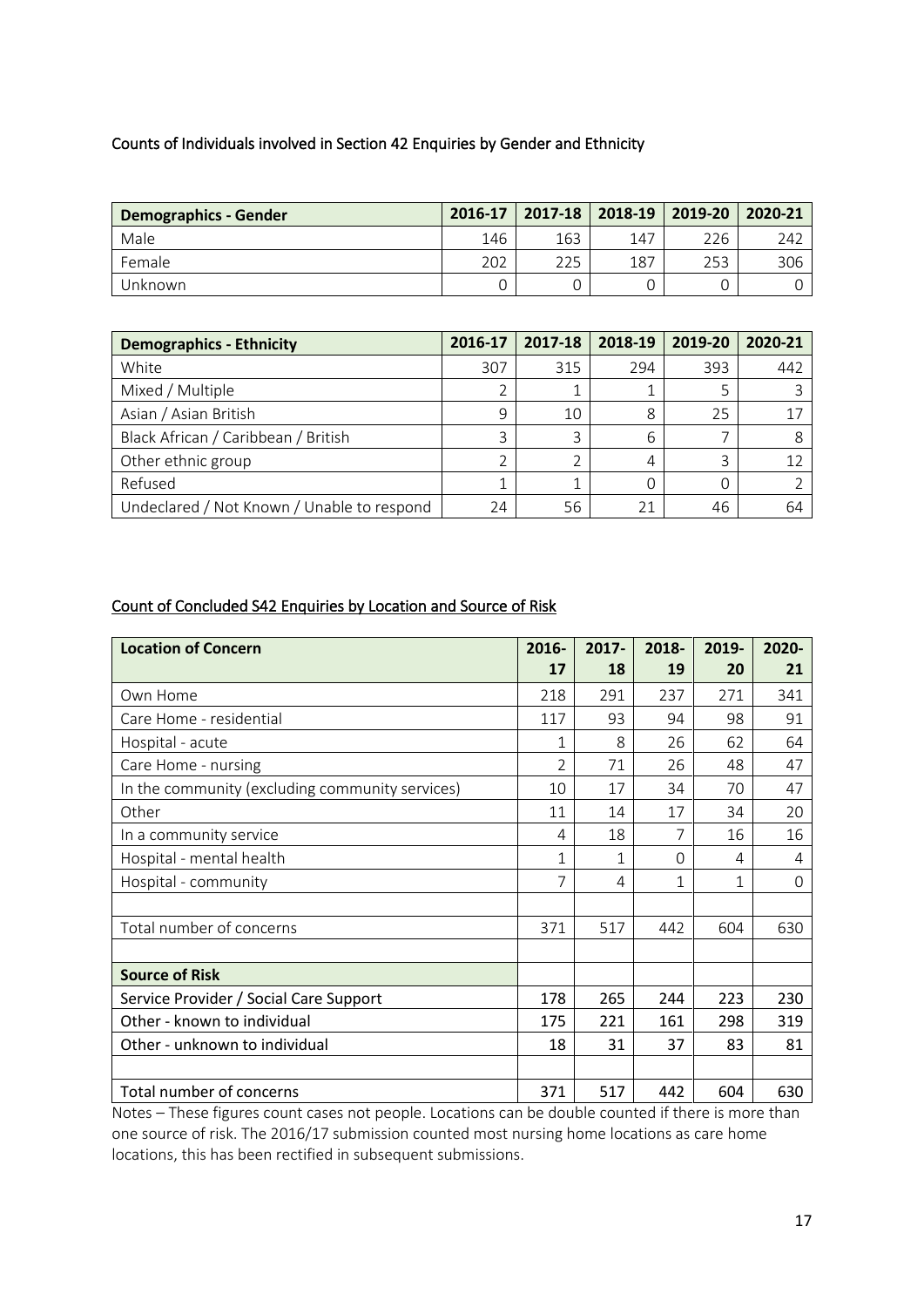| Where Risk Identified What Was The Outcome | $2016 -$ | $2017 -$ | 2018- | 2019- | 2020  |
|--------------------------------------------|----------|----------|-------|-------|-------|
|                                            | 17       | 18       | 19    | 20    | $-21$ |
| Risk Remained                              | 15       | 29       | 47    | 65    | 64    |
| <b>Risk Reduced</b>                        | 201      | 246      | 240   | 321   | 323   |
| Risk Removed                               | 92       | 143      | 64    | 100   | 108   |
|                                            |          |          |       |       |       |
| Total number of concerns                   | 308      | 418      | 351   | 486   | 495   |

### Counts of Concluded Section 42 Enquiries where a Risk was Identified, What Was the Outcome

### Other Enquiries

In 2020/21 there were 202 'Other Enquiries' which is an increase of 33.8% from 2019/2020 (151 enquiries). These enquiries are frequently about adults at risk who have mental capacity but whose needs/risks are the result of addiction/homelessness/and or mental health and or may experience coercion. Recording 'other' enquiries is being developed more in 2021/22. This is significant in the City, as it reflects broader needs and local demography. Compared to the South East region Southampton undertakes the highest proportion of Other Enquiries per 100,000 population (see Table 4).

| <b>Type of Abuse</b>         | <b>Number</b> | Proportion |
|------------------------------|---------------|------------|
| Neglect and Acts of Omission | 309           | 36%        |
| Finance or Material          | 153           | 18%        |
| Physical Abuse               | 104           | 12%        |
| Self-neglect                 | 84            | 9.5%       |
| Domestic Abuse               | 75            | 8.7%       |
| Psychological Abuse          | 73            | 8.5%       |
| Organisational Abuse         | 23            | 3%         |
| Sexual Abuse                 | 23            | 3%         |
| Sexual Exploitation          | 10            | 1%         |
| Discriminatory Abuse         | 4             | $< 0.5\%$  |
| Modern Slavery               | 3             | < 0.5%     |
| Total                        | 861           |            |

#### Table 4 2020/21 S42 and discretionary enquiries by type of abuse.

#### Data Quality Issues

Work has continued, both in the ways noted above and within data analysis and checking to best ensure accurate and complete recording of all Safeguarding Adults Collection fields. Manual checks continue to be carried out. This also is being carried out to best ensure full and accurate records will be transferred to the Council new recording system, Care Director, which is to come into use later in 2021. A number of updates were made to the Southampton City Council (SCC) data recording fields, to improve recording of the Mental Capacity of Adults.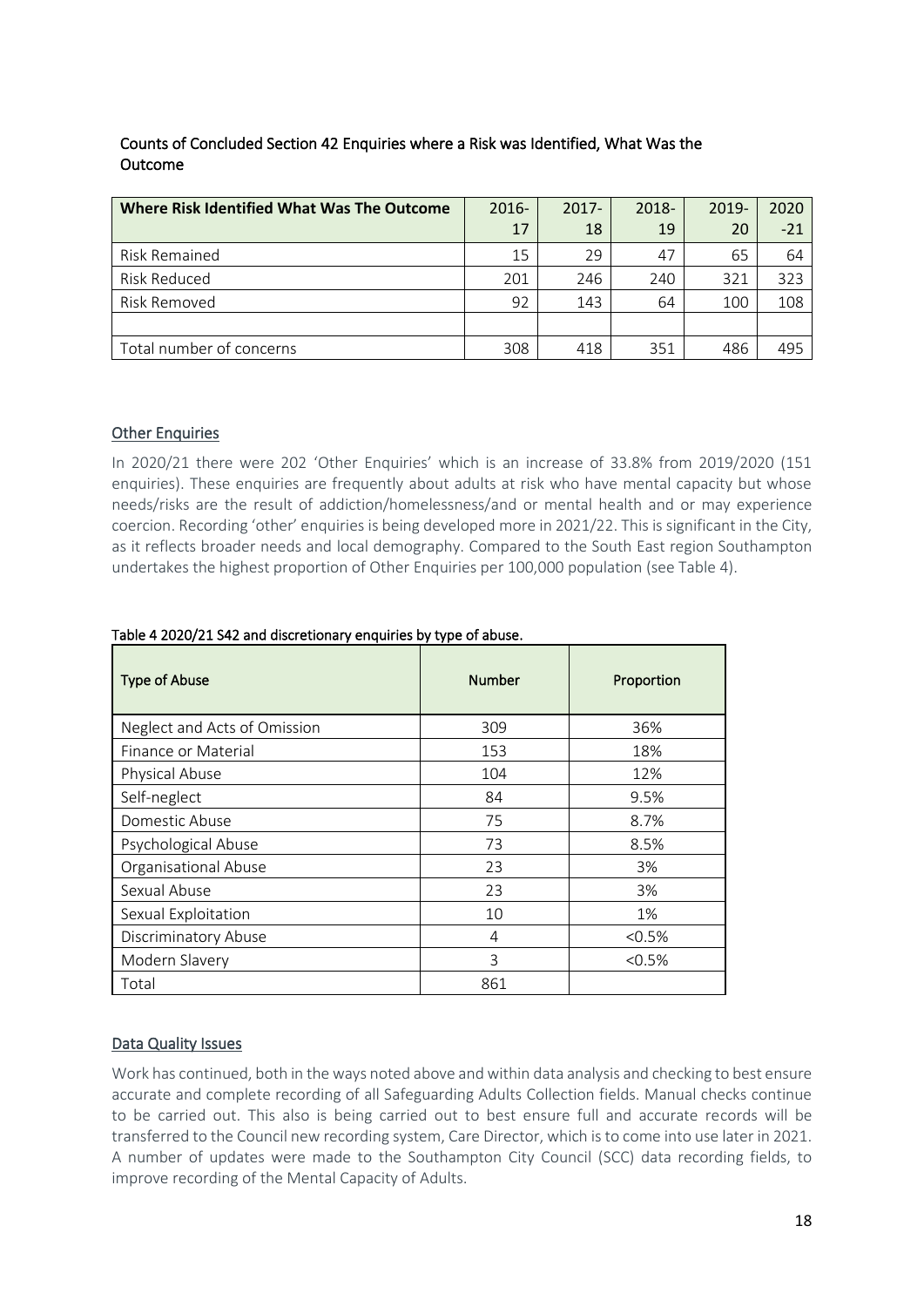### **Safeguarding Adult Case Examples**

#### John

John is a 65-year-old male resident of Southampton, who lives in a private owned semi-detached property and had a previous career in finance.

John is an individual who was presenting risks for self-neglect including the neglect of his home environment. There were multiple burn marks in carpets, furniture, bedding and John's clothing from discarded cigarettes. Due to John's alcohol consumption and poor mobility, there were concerns for his ability to react to a potential fire situation and to evacuate in the event of a fire. John's nutrition and health were poor due to only eating convenience "snack foods".

John was known to SCC Adult Services, various Care Provider agencies, Hampshire & IOW Fire and Rescue Service, Hampshire Constabulary and South Central Ambulance Service.

As a result of multi-agency involvement, John had smoke detection installed throughout his property, fire retardant bedding and sofa coverings were provided, and telecare was installed which was interlinked to the smoke detection. Carers were also provided to support John with his personal care and meal provisions.

In 2020, unfortunately, a discarded cigarette caused a pile of paperwork to catch alight. Hampshire and IOW Fire and Rescue Service were alerted to the fire by the Telecare company after they received notification that the smoke detector had activated. Due to concerns for John's escalating fire risks; his lack of ability to safely respond to a fire situation, and the ongoing concerns for self-neglect, a Section 42 Safeguarding Enquiry was initiated.

As part of the safeguarding enquiry, a capacity assessment in regard to fire safety was conducted jointly between SCC Adult Services and Hampshire and IOW Fire and Rescue Service. John was assessed to have capacity with his understanding and decision making for fire safety. John informed all agencies that he wished to continue smoking, however wanted to do so in a safer manner. John also wanted to reduce his alcohol intake as he was aware of the health and fire risk implications this was presenting.

The Safeguarding enquiry also resulted in; fire buckets and sand being obtained and provided to enable John to discard of his cigarettes safely; replacement fire retardant bedding and throws provided; and Fire Suppression systems explored for John's property. Care assessments and plans were updated to incorporate fire risks and the ongoing control measures required in order to suitably reduce the fire risks.

The safeguarding enquiry was closed after a few months due to a successful reduction in risk and improved safety, whilst at the same time ensuring the primary focus of the enquiry centred on John's wishes and decisions regarding how he wanted to live his life.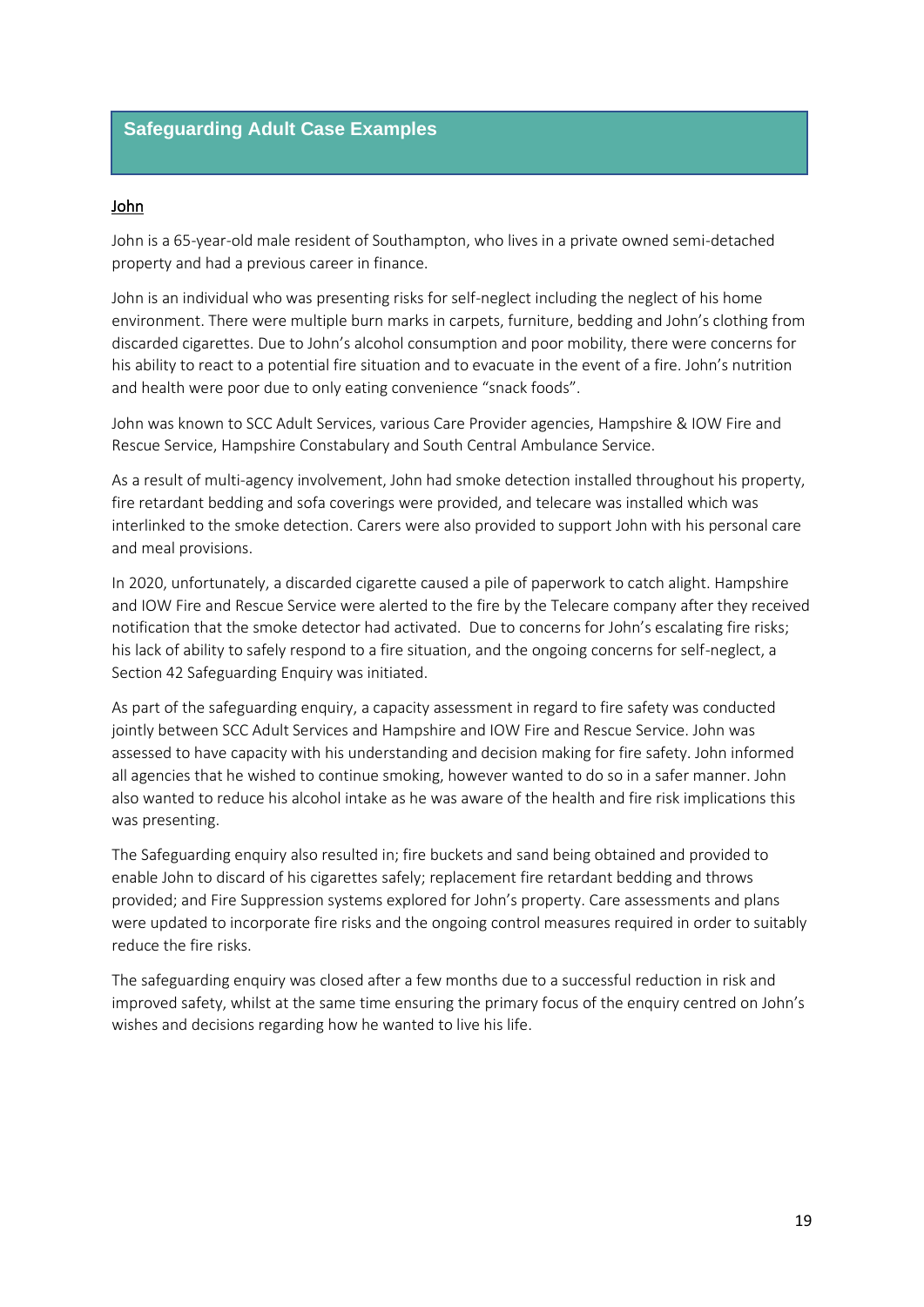### Ms T

The Hospital Discharge Team (HDT) received a referral from Ward Staff for a female patient, Ms T, who had herself identified that she was self-neglecting. This was to such a degree that she was unable to use her home effectively and carry out everyday personal care activities.

The extend of the hoarding in her home was extreme. She was unable to wash and dress, couldn't get to her kitchen and had to climb over belongings. She would sleep on the top of her hoarded possessions, curling up on top of belongings to sleep. When her home was deep cleaned, the cleaning company found that the bottom of the pile of belongings was "mush". So the impact on her health and wellbeing was clear and risks were high. She was said to have "significant muscle wastage."

The HDT engaged with a provider to deep clean the home, the initial cost estimate was in over £10,000. A smaller cost was negotiated, by taking a gradual approach to first tackle key areas of Ms T's home. However, this cost could not be negotiated to a lower level and the social worker and her manager redeveloped the approach in discussions with Ms T, developing a targeted, gradual approach, focussing on a step-by-step approach where short term goals were put in place and gradually achieved.

Ms T had a rehabilitation placement followed by a short stay in a care home, both to enable her to build up her health and to allow time for the clean-up to begin. Contact was made with a specialist Charity, Dehoarding South West, who carried out further deep-cleaning and decluttering. They will continue to work closely with Ms T to support her to move forward and address her hoarding behaviours. This continues to be a positive and successful support intervention and it is anticipated that Ms T will have regained much of her independence, both physically and psychologically.

The charity described the property as being an "Extreme hoard". They were concerned that the effective approach needed to be twofold, to sort out the hoard, and to support Ms T to move forward and sustain the changes. The cost from cleaning charity was £3500.

The HDT are looking into further use of this organisation, given the success of their support for Ms T.

#### David

David is a 41-year-old male resident of Southampton, who lives in flat provided by a Housing Association and has a diagnosis of Post-Traumatic Stress Disorder, Psychosis, anxiety and depression.

David's first interaction with Hampshire Police was in 2006 and was linked to 19 reports until December 2020. In the following four months he was linked to 40 incidents including assault, public order, threats to life, weapons offences, harassment and antisocial behaviour. This caused considerable concern and disruption to neighbours and following allegations, David was arrested on 8 separate occasions and received HDLS assessments. Officers raised concerns for David's mental health and on occasions he was sectioned under the Mental Health Act for assessment and returned to the community shortly afterwards.

The first Multi-Agency Risk Management (MARM) meeting was held at the end of January and was attended by the Adult Mental Health Team, Community Mental Health Team, Housing Associations, Southern Health, NHS Mental Health nurse, and Hampshire police and an initial Risk Management (protection) plan was agreed. He was described as an impending risk to himself and others with a Doctor stating he had serious concerns if professionals did not act. Professionals worked closely for a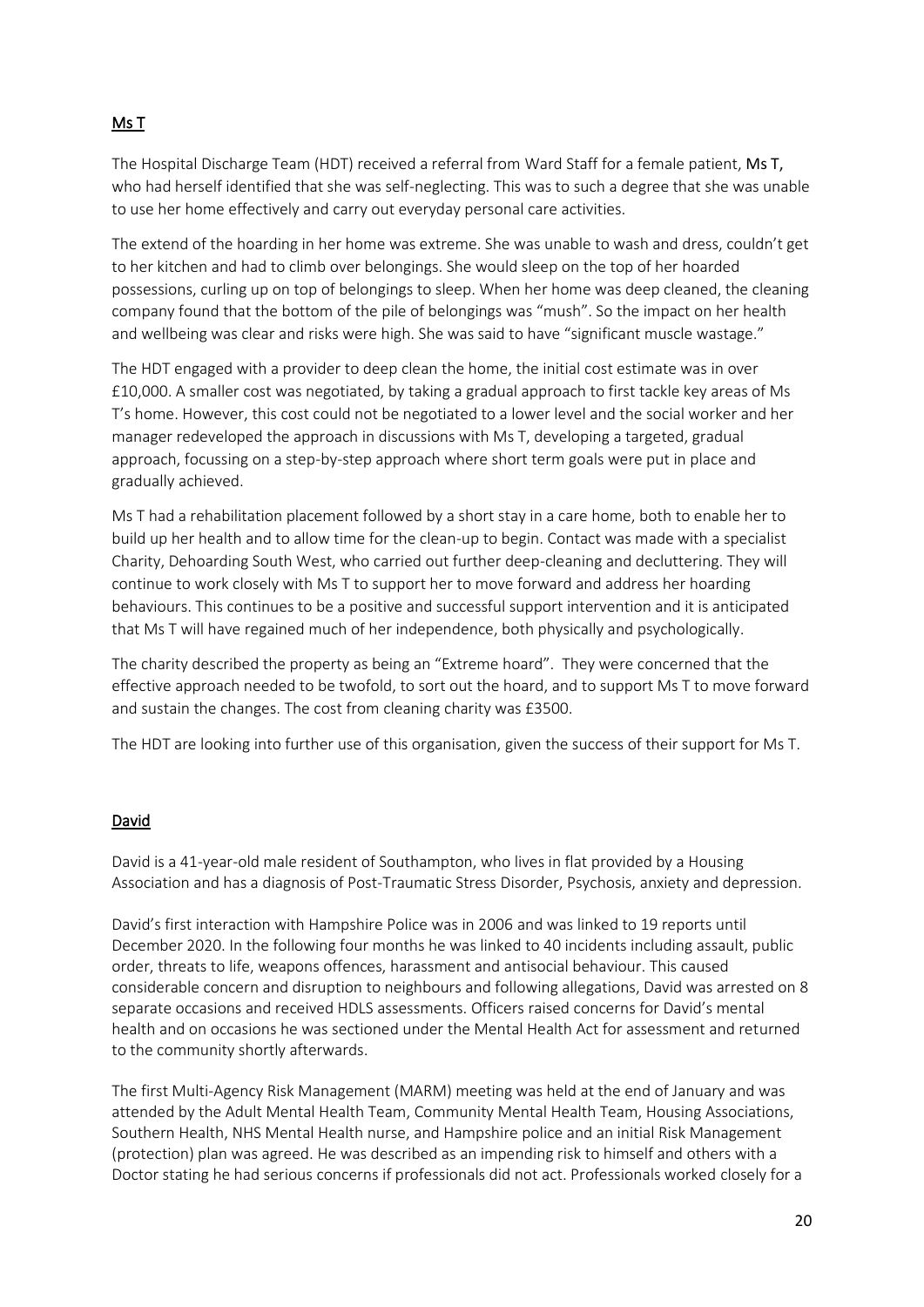further four months to address the risks. Housing sought an injunction to address David's behaviours that were impacting neighbours which was granted in June 2021 lasting 12 months. Police completed engagements with neighbours through regular patrols and dealt robustly with criminal matters.

From a police perspective, the MARM process and professional network around it facilitated timely and productive information sharing to ensure changes in risk were identified and addressed by the appropriate agency. After assessment in the late spring David was detained under Section 3 of the Mental Health Act, where professionals reported good progress after his presentation was stabilised. During this period Police and Housing engaged with residents and reassurance provided.

David returned to his home address later in the summer. Professionals had implemented a number of mechanisms and supports around David and in the subsequent seven months, no incidents have been reported to police. The active police management was closed in September 2021 and an agreed police response plan is in place should there be incidents in the future.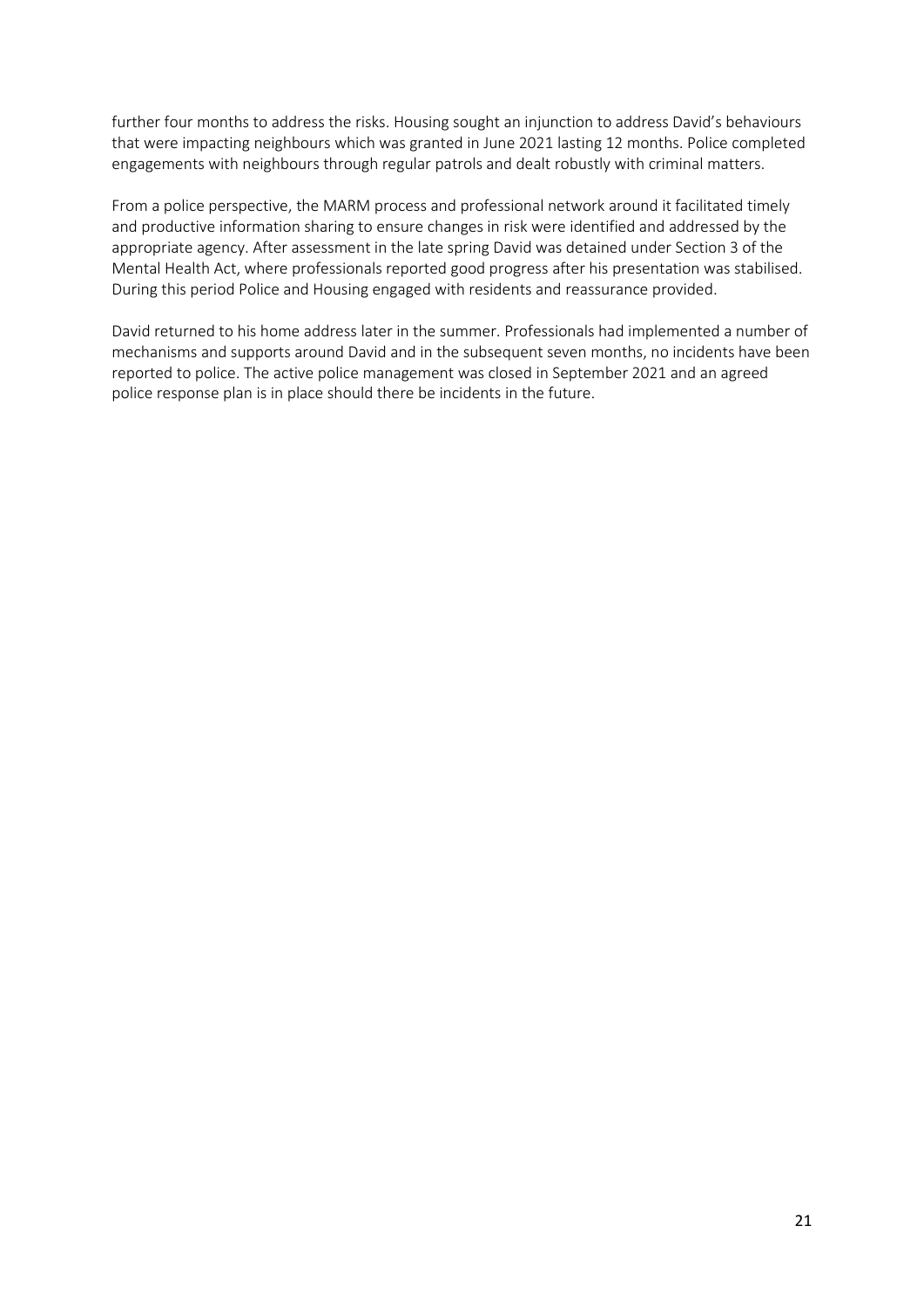### **Safeguarding Adult Reviews**

The Care Act 2014 requires Safeguarding Adults Boards to conduct Safeguarding Adult Reviews (SARs) when an adult with care and support needs it the area dies or experiences serious abuse or neglect (whether known or suspected), and there is concern that partner agencies could have worked more effectively to protect the adult. However, the SAB can also conduct a SAR on a discretionary basis, where it is believed either learning or good practice can be gained.

The purpose of a Safeguarding Adult Review is to learn lessons and for the SSAB to gain assurance from partner agencies that organisational learning and improvement is consequently put into place to prevent similar harm occurring in the future. Organisations are held to account by the SSAB via evidence-based action planning and ongoing assurance monitoring. The Independent Chair developed a Safeguarding Adult Review Quality Assurance Framework, which following review, was agreed and adopted by the SAB Membership and the Case Review Group for piloting. This provided a comprehensive structure to ensure that the Case Review Group and our Independent Reviewers can follow a robust structure, set out with quality assurance standards. The National SCIE Quality Markers were taken into account in the development of the framework.

During the year, the Case Review Group:

- Met 5 times
- Commenced one SAR
- Completed one SAR and one Learning Review

#### SAR 'Brenda'

The [full overview report](http://southamptonlsab.org.uk/wp-content/uploads/Brenda-Overview-Report-Final-.pdf) for this case has been published on the Southampton LSAB website along a [6](http://southamptonlsab.org.uk/wp-content/uploads/6-step-briefing-Brenda-.pdf) [step briefing](http://southamptonlsab.org.uk/wp-content/uploads/6-step-briefing-Brenda-.pdf) designed to summarise the review.

#### Learning Report 'Adult W'

[A learning briefing](http://southamptonlsab.org.uk/wp-content/uploads/Adult-W-Learning-Briefing.pdf) has been published.

Moving forward the Case Review Group will:

- Pilot the new SAR quality framework
- Monitor SAR action plans
- Explore different ways of sharing learning from SARs

#### Additional Learning

[Learning from Reviews 2020 -](http://southamptonlsab.org.uk/learning-from-reviews-2020-21/) 2021 is also available on the SSAB website. This combines key learning and messages for practitioners from the work of the Case Review Group, who also published a oneminute guide to [Professional curiosity](http://southamptonlsab.org.uk/wp-content/uploads/SSAB-Professional-Curiosity-and-Challenge-OMG.pdf) due to learning from reviews, where professional curiosity is described as:

*"the need for practitioners to practice 'respectful uncertainty' through enquiring deeper using proactive questioning and challenge to understand one's own responsibility, to know when to act, not to make assumptions or take things at face value."*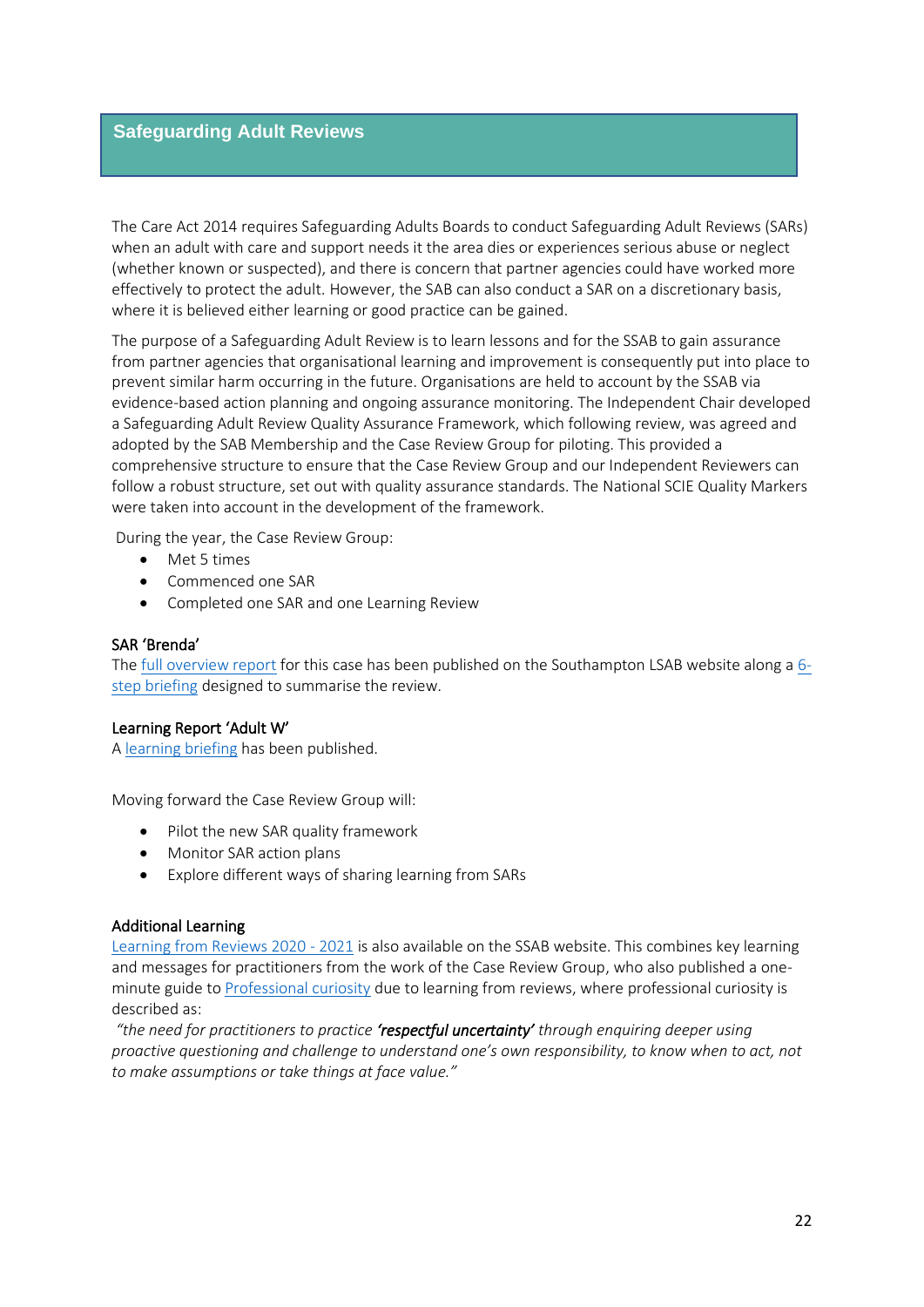## **4LSABs, Portsmouth, Hampshire, Isle of Wight, and Southampton SABs**

The SSAB works collaboratively with other Safeguarding Boards locally in a 4LSAB arrangement. This includes Hampshire, Portsmouth, Isle of Wight and Southampton SABs.

#### 4LSAB Inter-Authority Working Group/Inter Authority Co-ordination and Liaison Working Group.

The terms of reference for this group were reviewed during this year. This group comprises of the Chairs of the SABs, plus statutory partners and Board Managers. The group confirms priorities for collaborative working across the 4LSAB, either through established subgroups or task and finish groups.

#### 4LSAB Safeguarding Adults Policy & Procedure Subgroup

This group produced a refreshed [4LSAB Safeguarding Adults Policy & Procedure](http://www.hampshiresab.org.uk/professionals-area/hampshire_4lsab_multiagency_safeguarding_adults_policy_guidance/) which was approved by Southampton SSAB in June 2020. The 4LSAB Policy & Procedure document is separated into four sections:

- Policy & Procedures sets out the lawful legal responsibilities of practitioners under the Care Act 2014, including key legislation for safeguarding adults at risk.
- Adult Safeguarding Practice advises on how agencies should work with an adult at risk in order to support their best interests, as well as managing adult safeguarding enquiries and concerns, whilst managing other statutory duties
- Adult Safeguarding Process sets out detailed guidance from early recognition of abuse, through to concluding a safeguarding enquiries, and post-abuse support. It includes issues relating to section 42 enquiry decisions and working to reduce the risk of abuse and neglect.
- Glossary of Terms Explanation of terminologies used in Adult Safeguarding

The group also reviewed and updated the [Multi-Agency Risk Management](https://www.hampshiresab.org.uk/wp-content/uploads/4LSAB-MARM-Multi-Agency-Risk-Management-Framework-June-2020.pdf) (MARM) Framework in June 2020. This is where the criteria for an adult safeguarding enquiry (section 42) are not met. The guidance is designed to support professionals working to safeguard adults at risk of harm, but not experiencing abuse and neglect.

In February 2021, Portsmouth Safeguarding Adults Board published a [podcast](http://southamptonlsab.org.uk/policies-procedures-and-guidance/) as part of the Multi-Agency Risk Management framework. Work also began in relation to developing a Safeguarding in Transitions Framework, for young people aged over 18 - where concerns remain and there is no existing transition pathway into support from adult services. This will be completed in 2021/22

#### 4LSAB Workforce Development Group

The 4LSAB Workforce Development sub-group have been meeting regularly and have revised and refreshed the 4LSAB Workforce Development Strategy. In addition, they have produced and published a [Self-Neglect Learning Briefing.](http://southamptonlsab.org.uk/wp-content/uploads/4LSAB-self-neglect-learning-briefing.pdf) This was designed to provide greater awareness to practitioners about identifying self-neglect. Self-neglect has been a common theme in Southampton's recent Safeguarding Adult Reviews.

Self-neglect *"covers a wide range of behaviour neglecting to care for one's personal hygiene, health or surroundings and includes behaviour such as hoarding*. *It should be noted that self-neglect may not prompt a section 42 enquiry. An assessment should be made on a case-by-case basis. A decision on whether a response is required under safeguarding will depend on the adult's ability to protect themselves by controlling their own behaviour. There may come a point where they are no longer able to do this, without external support."* <sup>3</sup>

#### 4LSAB Fire Safety Development Group (FSDG)

The role of the FSDG is to co-ordinate work across the 4LSAB area. The group aims to ensure fire safety and risk management is embedded into the day-to-day work of partners. The group also

<sup>3</sup> Care & Support Statutory Guidance, Care Act 2014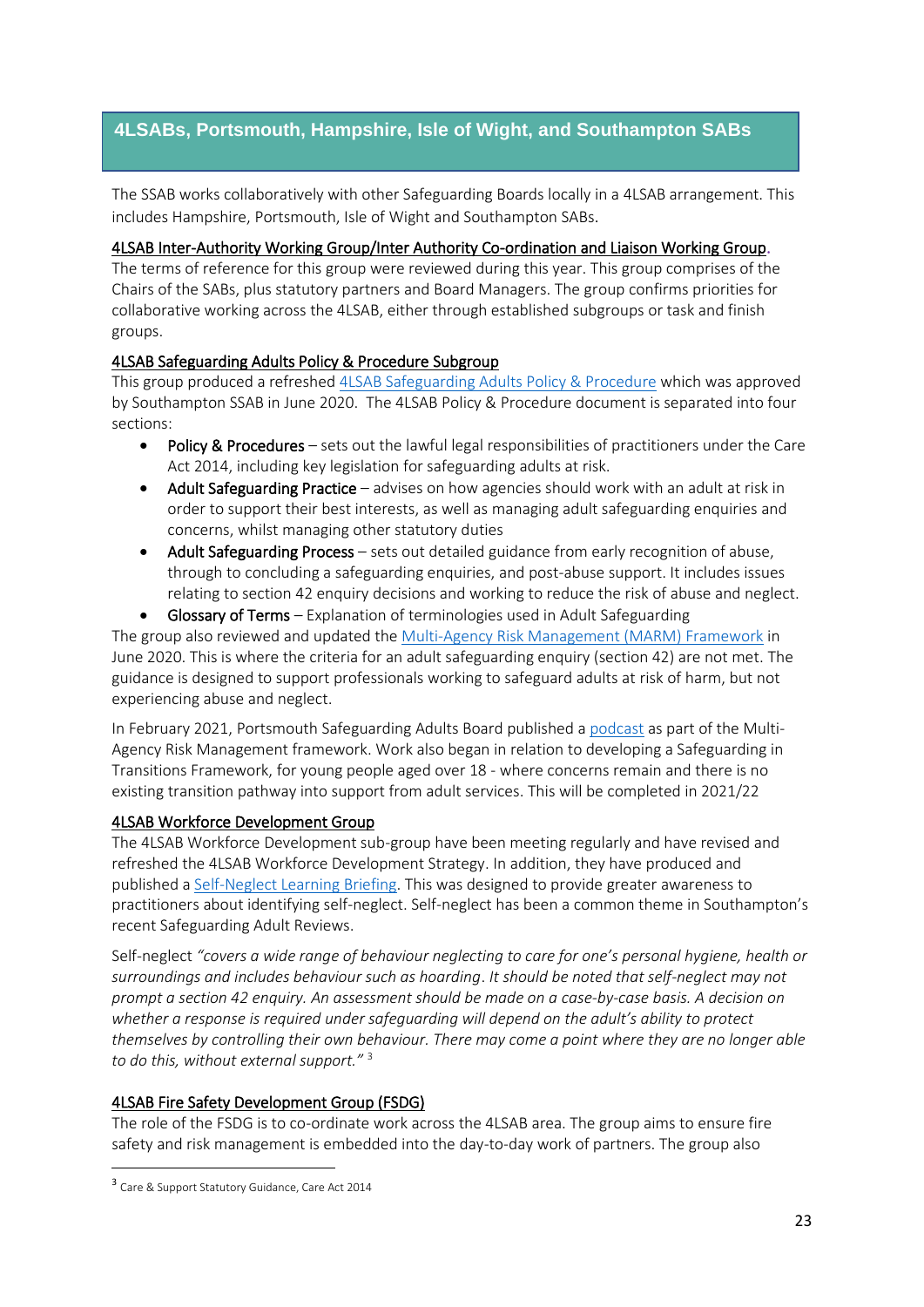maintains oversight of fire incidents and deaths involving adults with care and support needs. Partner agencies are required to review the identified learning, consider their own agency procedures, ensure this learning is fully embedded within their organisations and develop internal mechanisms to identify, support and effectively manage fire risks for all individuals across the 4LSAB areas. The FSDG have focused on defining best practice and developing a Multi-Agency Fire Safety Framework, where it is defined as:

#### *'Think…Person, Behaviour and Environment'*

SSAB is advised that the most effective way to assess a person's vulnerability to fire is to identify the individual risk factors which impact upon their health, safety and wellbeing. This includes: the person, physical or cognitive impairments; behaviours (such as unsafe cooking practices or carelessness with smoking materials) and their environmental considerations (such as hoarding, trip hazards or blocked escape routes). The more risk factors identified the greater their vulnerability.

#### Care Plans and Person-Centred Risk Assessments

The group advises that where individuals are in receipt of a social care service, the management of their fire safety should be risk assessed and embedded within their individual care plans. Ensuring an individual is kept safe from the risk of fire must be a key consideration in their overall care provision. Ensuring smoke detection systems are tested weekly, fire retardant bedding is in use or the individual has an ability to summon assistance in case of an emergency are simple steps that will greatly increase a person's safety if a fire should occur in the home. As with all care plans, an individual's vulnerability to fire should regularly be reviewed and documented. Should the vulnerability increase, so too should the fire safety control measures in place, to appropriately manage and mitigate the risk.

#### Risk Management

The group also advises that there are situations where an individual may be presenting 'significant' fire risks to themselves and others, but they choose not to engage with support services or adhere to the fire safety advice provided. In such cases, and where the concern does not engage a statutory safeguarding framework (e.g. a Section 42 Enquiry), it is essential that agencies work together and consider the Multi Agency Risk Management Framework (MARM) as a method of fully understanding the risks being presented. This will ensure that an effective, co-ordinated, and multi-agency response can be provided to these 'critical few' cases and assist in the development of an action plan to mitigate the impact of the individual's actions of which may be compromising their safety and the wellbeing of others.

2020/21 saw the development of the [4LSAB Multi Agency Fire Safety Framework](https://www.hantsfire.gov.uk/wp-content/uploads/2021/05/Multi-Agency-Fire-Safety-Framework-May-2021-1.pdf) which will be formally launched in 2021/22. This is accompanied by a helpful [video guide.](https://www.youtube.com/watch?v=4jl7O7cei1I)

| <b>Partner Contributions</b>                                                                                                              | 19/20  | 20/21  |  |
|-------------------------------------------------------------------------------------------------------------------------------------------|--------|--------|--|
| Southampton City Council                                                                                                                  | 37,086 | 51,586 |  |
| <b>Clinical Commissioning Group</b>                                                                                                       | 29,013 | 29,605 |  |
| Hampshire Constabulary                                                                                                                    | 11,072 | 11,298 |  |
|                                                                                                                                           |        |        |  |
| Total                                                                                                                                     | 77,171 | 92,489 |  |
| The majority of this funding supports, costs arising from statutory obligations such as Safeguarding Adult Reviews, staffing and learning |        |        |  |

# **Financial Contributions to the SSAB**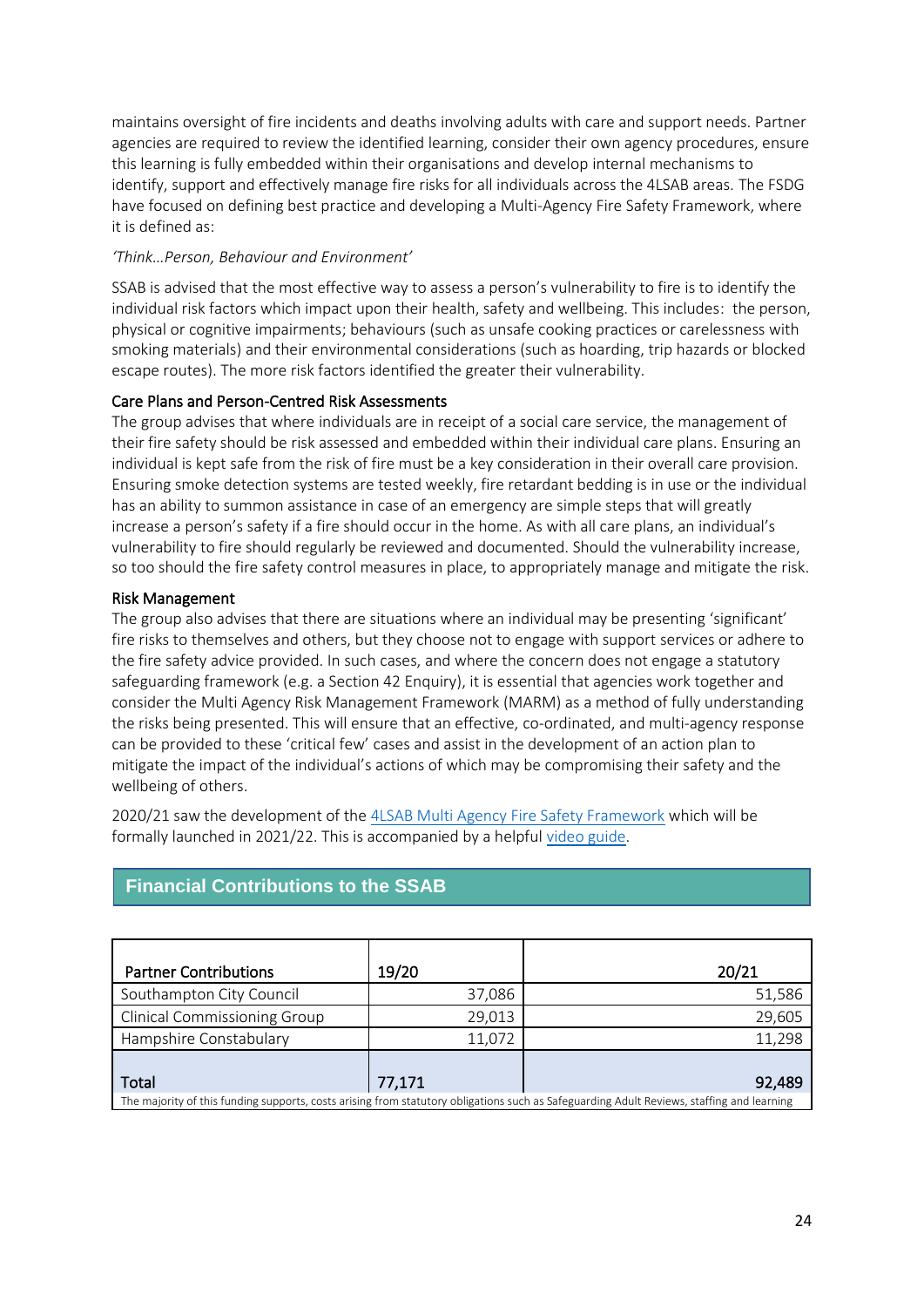Following a very successful partner consultation, led by the Chair, in relation to developing a sustainable and developmental future, 2021/22 will now see a significant increase in the funding made by all three statutory partners. This will not only enable sustainability but increase the SSAB capacity to provide learning and development and to strengthen Southampton's local safeguarding adult board arrangements, and consequent delivery. It also very much supports the 2021-24 SAB Safeguarding Adults Strategy.

# **National Safeguarding Adults Week 2020**

The partnership is active on social media, both through SSCP and SSAB, and via a Twitter account: @SPSouthampton – managed by the Safeguarding Partnerships team. In partnership with the SABs in Portsmouth, Hampshire and Isle of Wight and with local safeguarding agencies, National Safeguarding Adult Week was held, focusing on themes highlighted by the impact of COVID-19 to include:



- Mental health
- Loneliness and social isolation
- Fraud, scams and cybercrime
- Family approach
- Homelessness

The 4LSAB Co-ordination and Liaison Working Group were able to access reporting, evidencing the reach and effectiveness of the campaign.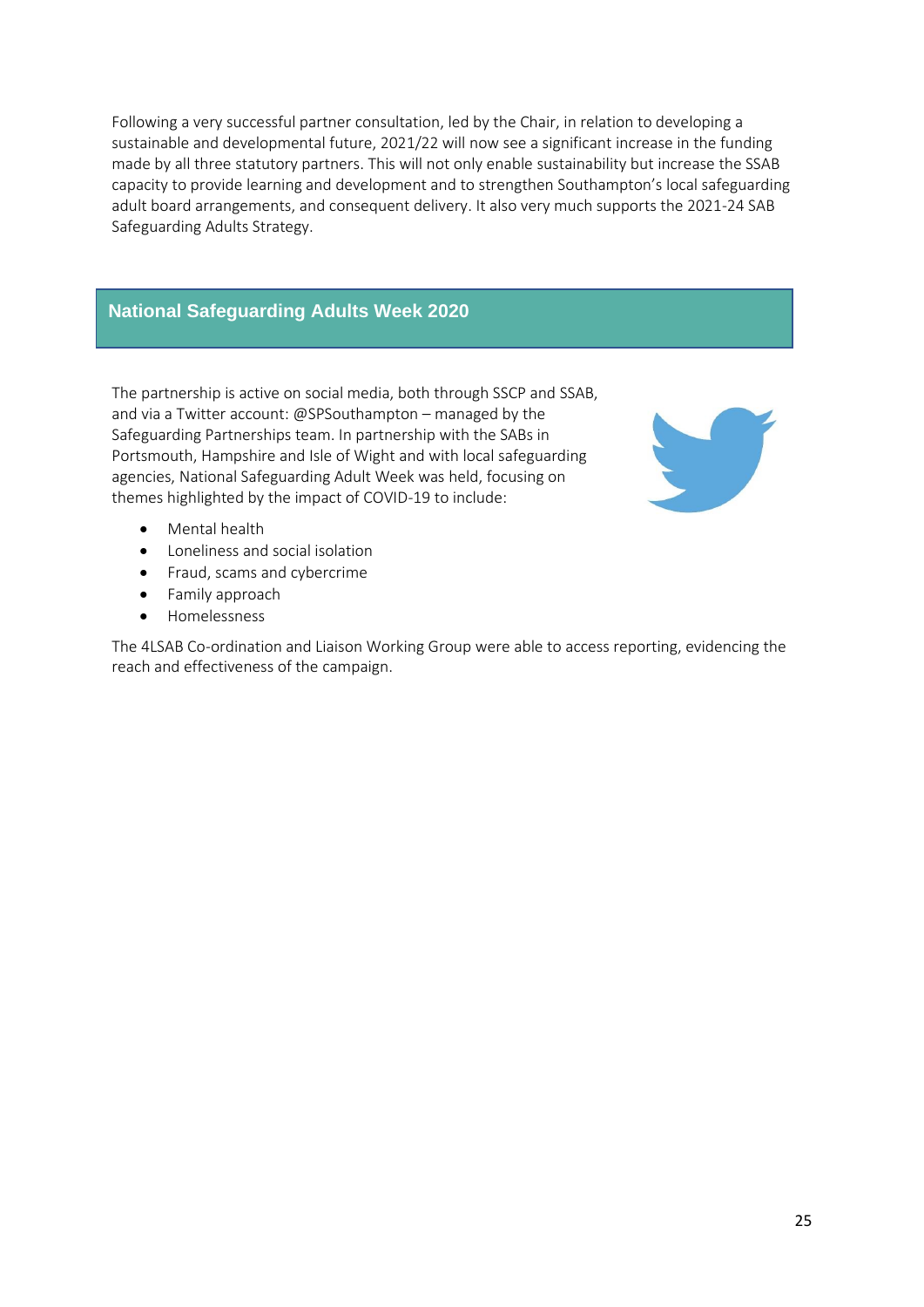Appendix 1 - [Southampton Safeguarding Adult Board Strategy.](http://southamptonlsab.org.uk/wp-content/uploads/SSAB-Strategy-Safeguarding-Adults-2021-24.pdf)

Appendix 2



# Southampton Safeguarding Adults Board – Business Plan 2021-24

The SSAB Business Plan for 2021/24 provides information on actions and target timescales required to deliver the SSAB's priorities. Progress in relation to the plan will be reviewed at each SSAB meeting with updates from Subgroups. A Blue/ Red/Amber/Green rating is used to assess progress in relation to each action.

BRAG index

Blue action- complete

Green – Action on track and progressing to plan

Amber- Some problems or delays with the action but expected to recover

Red – Major problems and issues threatening the action, behind schedule and not expected to recover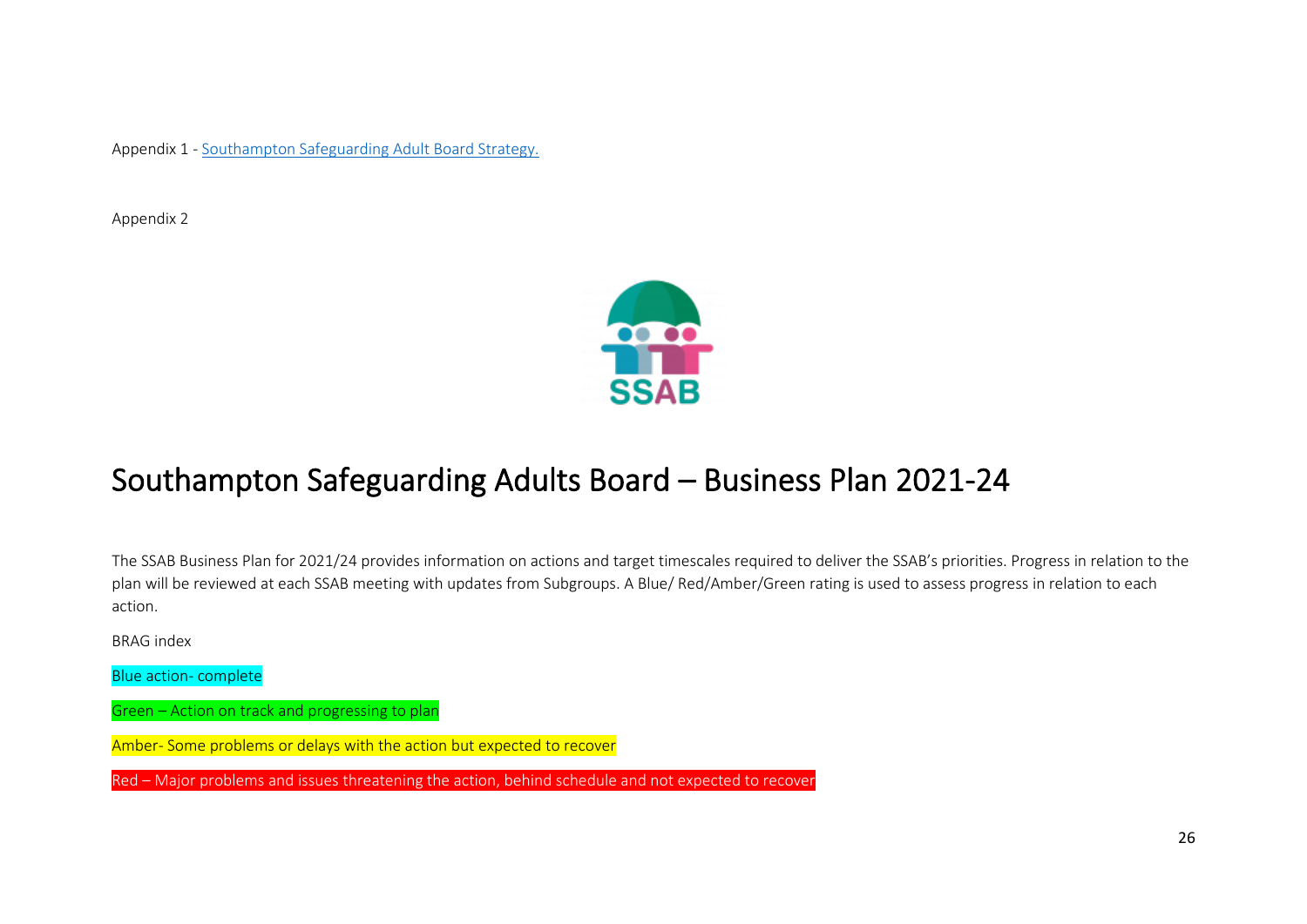### Priority 1: Prevention and Awareness

We will work together, in partnership, to prevent abuse and neglect, fully deploying our statutory responsibilities to protect the most vulnerable in our City. We will raise awareness; promote multi-agency risk management, and early intervention and detection to enable the people of Southampton to live safer lives.

| What                       | How                       | Who      | <b>Success metrics</b>   | When                   | <b>RAG status and</b> |
|----------------------------|---------------------------|----------|--------------------------|------------------------|-----------------------|
|                            |                           |          |                          |                        | comments              |
|                            |                           |          |                          | Oct 21                 |                       |
| 1.1 Agencies with          | Work collaboratively with | SSAB     | 90% of partners will     | Organisational Self-   |                       |
| safeguarding obligations   | 4LSAB arrangements and    | Quality  | complete the audit       | Assessment Audit Tool  |                       |
| have clear processes in    | deliver the outcomes from | Subgroup |                          | to partners            |                       |
| place to deliver the 4LSAB | the Self-Assessment,      |          | Analysis, outcomes       |                        |                       |
| Multi- Agency Adult        | Framework Audit to review |          | learning, and            | Feb 22                 |                       |
| Safeguarding Policy &      | safeguarding systems and  |          | recommendations will be  | Analysis of outcomes   |                       |
| Procedures, and            | practice; information     |          | reported to the March    |                        |                       |
| safeguarding activity is   | sharing; safeguarding     |          | 2022 SSAB                | March 22               |                       |
| effective to prevent       | training & MCA and DoLS   |          |                          | Findings Report to     |                       |
| abuse, crime, neglect,     | practice and activity.    |          | Partners will achieve an | SSAB with              |                       |
| self-neglect, modern       |                           |          | overall compliance score | recommendations        |                       |
| slavery and exploitation.  |                           |          | of 80%                   |                        |                       |
|                            |                           |          |                          | May 22                 |                       |
|                            |                           |          | A SMARTER Action plan    | Agency action plans in |                       |
|                            |                           |          | will be in place in each | place                  |                       |
|                            |                           |          | agency to aim for 100%   |                        |                       |
|                            |                           |          | compliance.              | June 22                |                       |
|                            |                           |          |                          | Random agency          |                       |
|                            |                           |          |                          | sample (30% of         |                       |
|                            |                           |          |                          | cohort) to assure RAG  |                       |
|                            |                           |          |                          | rated action plans     |                       |
|                            |                           |          |                          |                        |                       |
|                            |                           |          |                          |                        |                       |

### "I want to live safely; I know what abuse is and I know how to get help"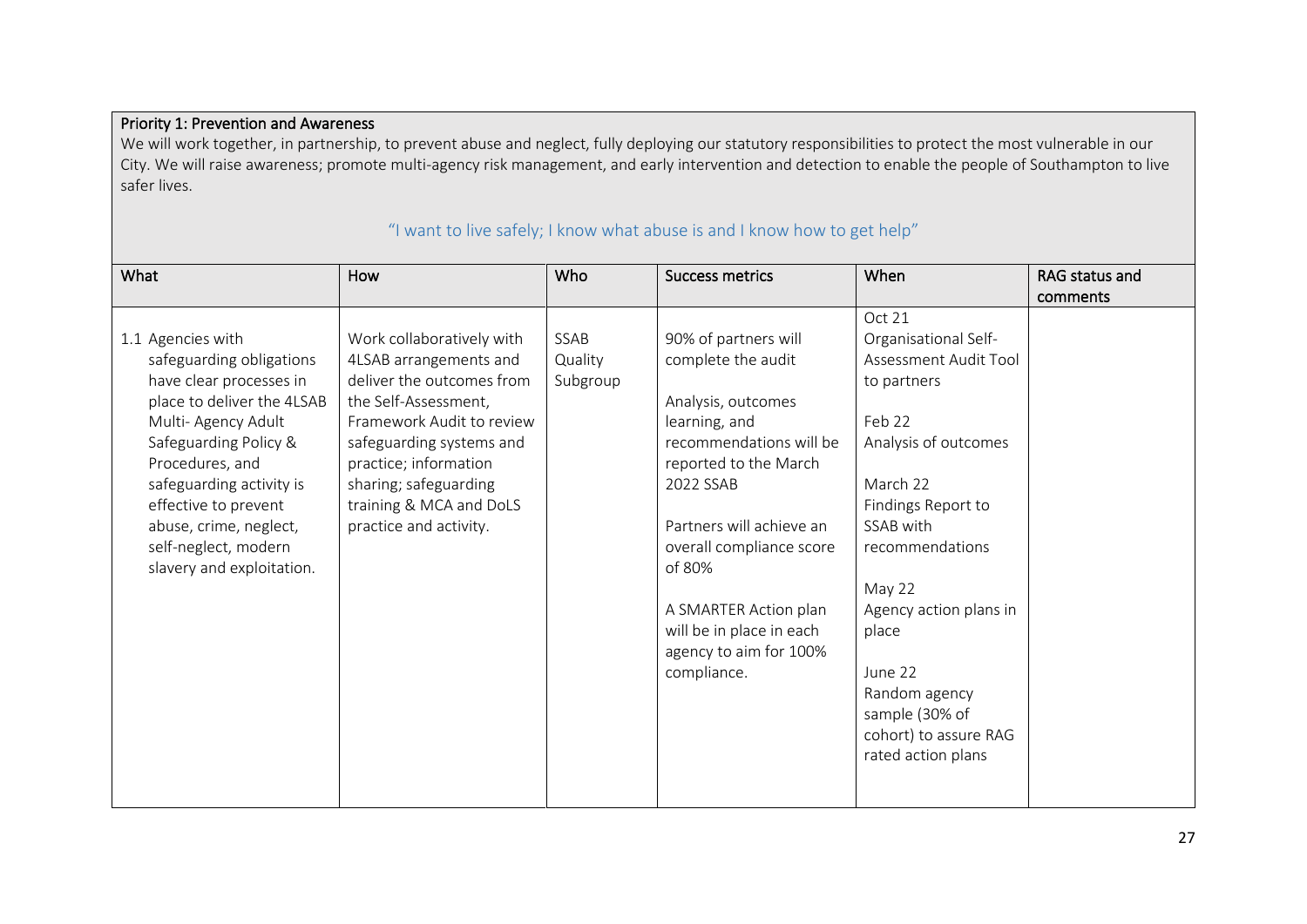| 1.2                              |                             |                     |                                                  |                     |  |
|----------------------------------|-----------------------------|---------------------|--------------------------------------------------|---------------------|--|
| We will work together and        | The Modern Slavery Task     | Prevention          | Awareness is raised about                        | <b>March 2022</b>   |  |
| collaborate, to maximise         | and Finish Group will       | Subgroup            | <b>MDS</b>                                       |                     |  |
| multi-agency risk                | ensure that 4LSAB aims are  |                     |                                                  |                     |  |
| management and improve the       | implemented locally and     |                     | Development and                                  | Quarter 1, 2022     |  |
| lives of the people of our City. | that a clear view of MDS in |                     | publication of SSAB MDS                          |                     |  |
|                                  | Southampton is available,   |                     | Guidance for                                     |                     |  |
|                                  | with recommendations for    |                     | Practitioners.                                   |                     |  |
|                                  | strategic and operational   |                     |                                                  |                     |  |
|                                  | improvement, and will       |                     | MDS Training offer &                             | Quarter 2, 2022     |  |
|                                  | report into the SSAB        |                     | attendance is increased                          |                     |  |
|                                  | Prevention Subgroup         |                     |                                                  |                     |  |
|                                  |                             |                     | Where an MDS concern                             | Quarterly reporting |  |
|                                  |                             |                     | exists, safeguarding                             |                     |  |
|                                  |                             |                     | activity is monitored in<br>relation to care and |                     |  |
|                                  |                             |                     | support needs.                                   |                     |  |
|                                  |                             |                     |                                                  |                     |  |
|                                  |                             |                     |                                                  |                     |  |
|                                  | Promote use of Multi        | Subgroups           | Tracked agency use with                          |                     |  |
|                                  | Agency Risk Assessment      | for Quality         | outcomes from Integrated                         | Dec 21              |  |
|                                  | Framework & Learning        | Assurance &         | Score Card                                       |                     |  |
|                                  | from SARS (e-learning       | Learning &          |                                                  |                     |  |
|                                  | resource)                   | Development         | Accessible multi-agency                          |                     |  |
|                                  |                             |                     | on-line training provided                        | <b>March 2022</b>   |  |
|                                  |                             |                     | on learning from SARS                            |                     |  |
|                                  |                             |                     |                                                  |                     |  |
|                                  |                             |                     |                                                  |                     |  |
|                                  |                             |                     |                                                  |                     |  |
|                                  |                             |                     |                                                  |                     |  |
|                                  | Work jointly with 4LSAB     | <b>4LSAB Policy</b> |                                                  |                     |  |
|                                  | partners and                | and                 |                                                  |                     |  |
|                                  | Southampton's Children's    |                     |                                                  |                     |  |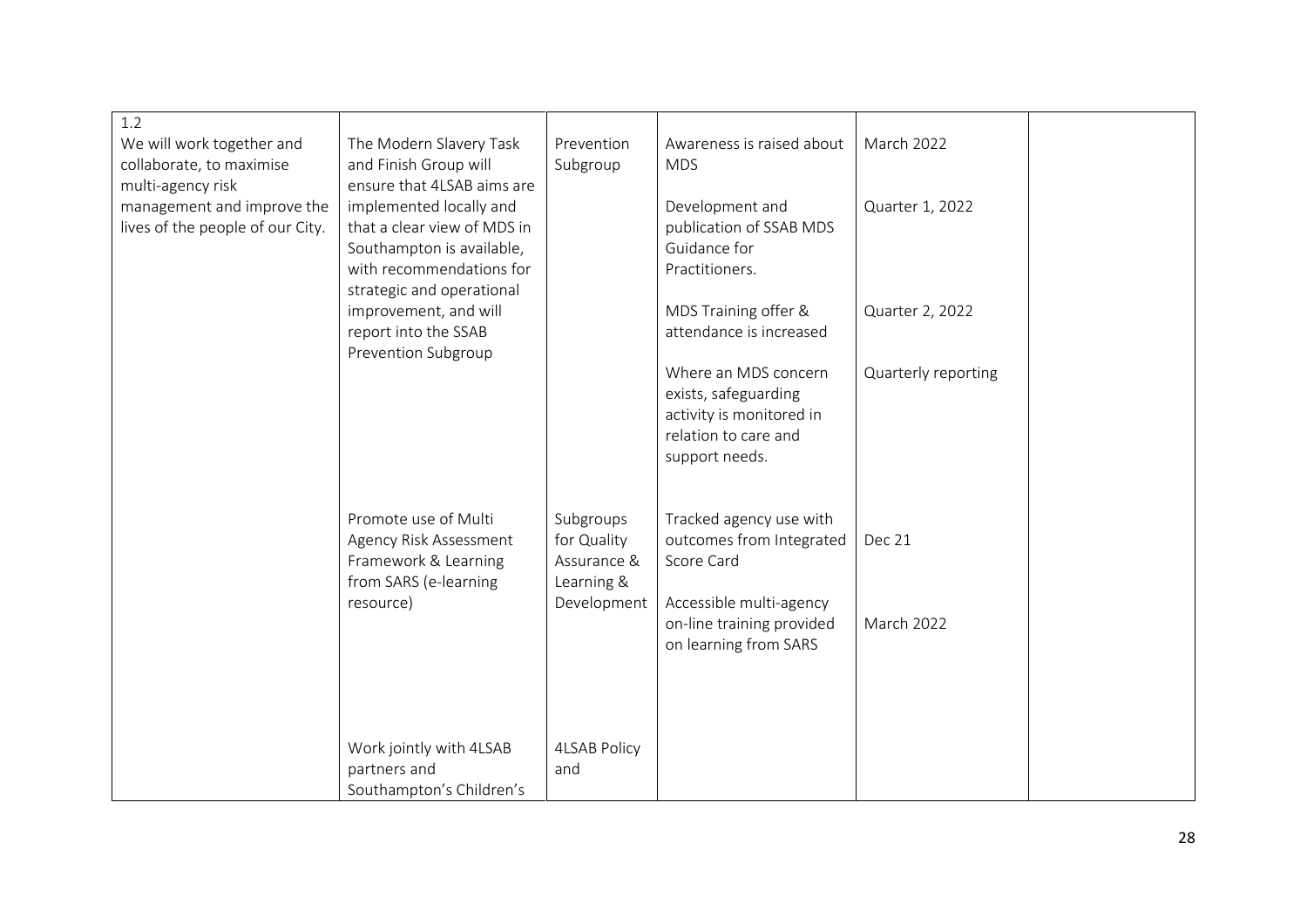|                                                                                                                                                                     | Arrangements to develop a<br>Safeguarding in Transition<br>Framework.                                                                                     | Procedures<br>Group                                                          | Agreed framework and<br>SSAB dissemination in<br>place.                                                                    | March 2022                              |  |
|---------------------------------------------------------------------------------------------------------------------------------------------------------------------|-----------------------------------------------------------------------------------------------------------------------------------------------------------|------------------------------------------------------------------------------|----------------------------------------------------------------------------------------------------------------------------|-----------------------------------------|--|
| 1.3. We will raise<br>organisational and public<br>awareness about abuse,<br>neglect and self-neglect; what<br>can be done to help and<br>demonstrate how and where | Work collaboratively with<br>4LSAB partners to promote<br>and activate the National<br>Safeguarding Adults<br>Awareness Week Campaign<br>2021.            | SSAB<br>Prevention<br>Group                                                  | A working Impact Report<br>to be developed and<br>shared with SSAB and<br>4LSAB Co-ordination and<br>Liaison Working Group | Campaign - Nov, 21<br>Report - Feb 2022 |  |
| we seek assurance and<br>accountability.                                                                                                                            | Arrange and implement<br>Awareness Raising actions<br>e.g. by partners holding a<br>free awareness<br>conference; by partners<br>hosting pop up stands in | Safeguarding<br>Partnership<br>Team,<br>Independent<br>Chair &<br>Prevention | Increase and evidence<br>reach, compared to 2020<br>efforts.<br>Quarterly SSAB<br>newsletters will be in                   | $Reach - Dec, 2021$<br>January 2021     |  |
|                                                                                                                                                                     | supermarkets; by working<br>with banks; by trying to<br>create City safe places<br>businesses.                                                            | Sub Group                                                                    | operation<br>A Social Media comms<br>plan will be in place                                                                 | December 2021                           |  |
|                                                                                                                                                                     | Quarterly SSAB Newsletter<br>providing updates on SSAB<br>activities & regional &<br>national updates<br>Use of social media to raise<br>awareness        | Safeguarding<br>Partnerships<br>Team &<br>Prevention<br>Subgroup             |                                                                                                                            |                                         |  |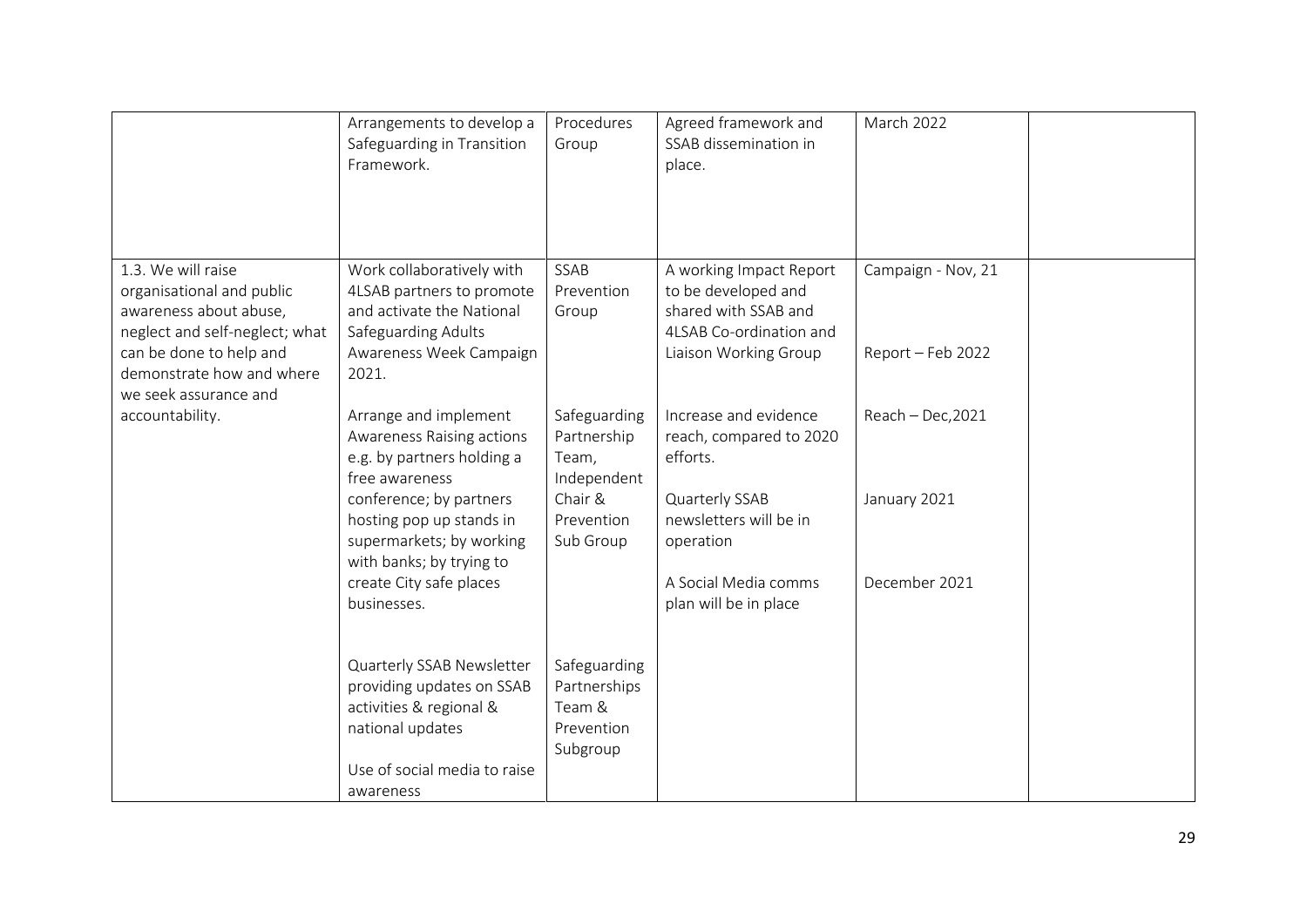| 1.4 We will ensure that the    |                              |              |                               |                  |  |
|--------------------------------|------------------------------|--------------|-------------------------------|------------------|--|
| voices of adults at risk are   | Establish a system to        | Prevention   | System established and        |                  |  |
| sought, heard, listened to and | ensure adults at risk and or | Subgroup,    | agreed across                 | <b>July 2022</b> |  |
| acted upon, and that we        | their lived experience       | Southampton  | stakeholders                  |                  |  |
| engage with our local          | influences SSAB Policy,      | Healthwatch, |                               |                  |  |
| communities.                   | Procedure and business.      | Southampton  |                               |                  |  |
|                                |                              | Connect,     |                               |                  |  |
|                                |                              | Independent  |                               |                  |  |
|                                |                              | Chair        |                               |                  |  |
|                                |                              |              |                               |                  |  |
|                                | Set out a delivery plan in   | All Sub-     | All Delivery plans will be in | December 2021    |  |
|                                | accordance with the TOR      | Groups       | place for all Subgroups       |                  |  |
|                                | and the Board Business       |              |                               |                  |  |
|                                | Plan                         |              |                               |                  |  |
|                                |                              |              |                               |                  |  |
|                                |                              |              |                               |                  |  |
|                                |                              |              |                               |                  |  |
|                                |                              |              |                               |                  |  |
|                                |                              |              |                               |                  |  |
|                                |                              |              | The Prevention Sub Group      | December 2021    |  |
|                                | Engage with local            |              | Delivery Plan will reflect    |                  |  |
|                                | communities through          |              | actions that address how      |                  |  |
|                                | community leaders e.g.       |              | views of safeguarding and     |                  |  |
|                                | City Church; Southampton     |              | awareness raising in local    |                  |  |
|                                | University; Southampton      |              | communities will be           |                  |  |
|                                | Connect                      |              | addressed.                    |                  |  |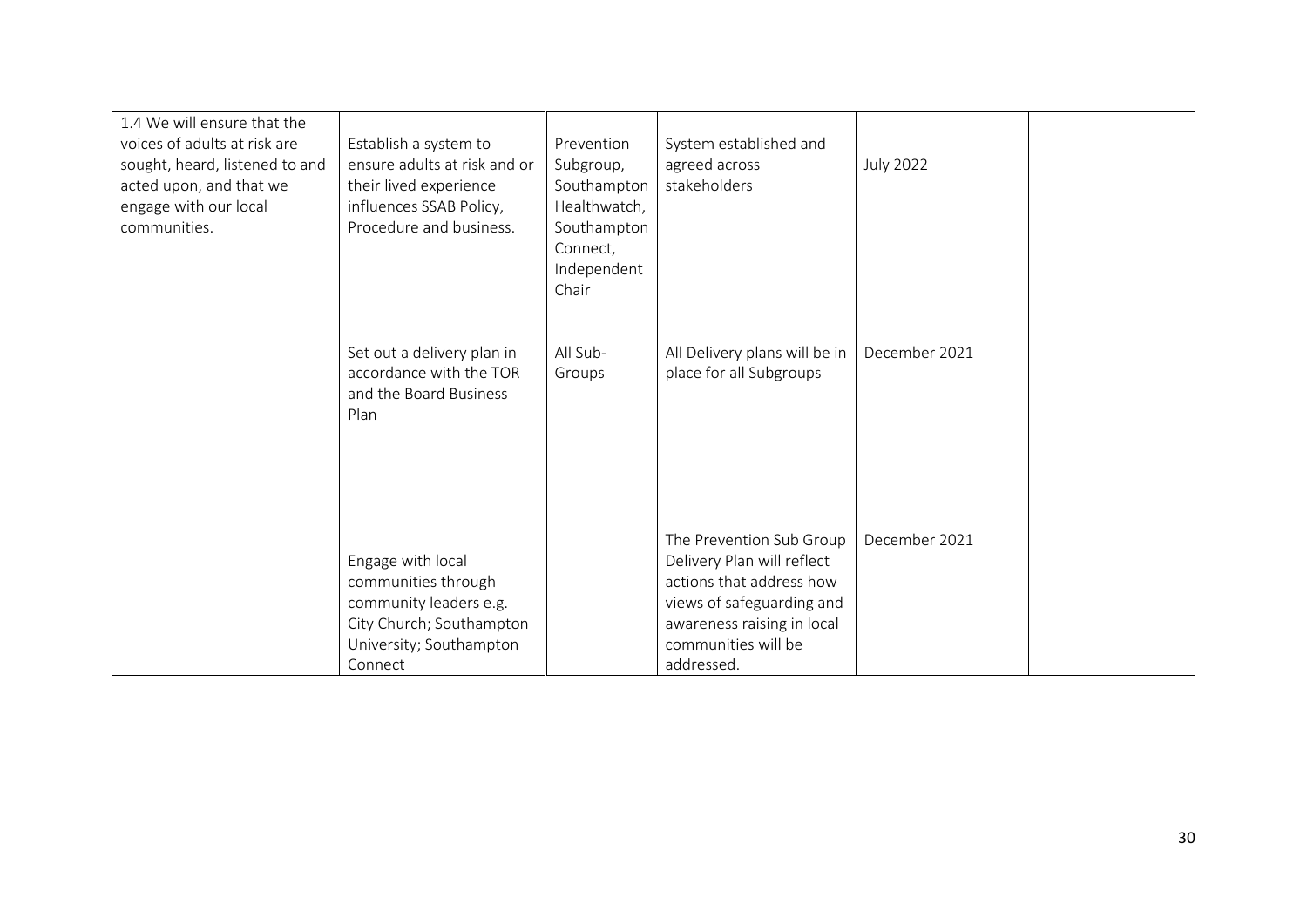## Priority 2 – Learning

We will share lessons learned from safeguarding practice and Safeguarding Adult Reviews with transparency across our partnership, and will proactively promote the need for a modern, competent, skilled and shared workforce. We will enable access to learning for our partners, deploying local, regional and national experience to improve our safeguarding practice.

| What                     | How                             | Who               | <b>Success Metrics</b>        | When       | RAG status and |
|--------------------------|---------------------------------|-------------------|-------------------------------|------------|----------------|
|                          |                                 |                   |                               |            | comments       |
| 2.1 We will seek         | See 1.1                         |                   |                               |            |                |
| assurance that all       |                                 | L&D Sub-Group     |                               |            |                |
| statutory agencies       |                                 | Partnerships Team |                               |            |                |
| have training in place   |                                 |                   |                               |            |                |
| to deliver their adult   |                                 |                   |                               |            |                |
| safeguarding             |                                 |                   |                               |            |                |
| obligations to prevent   |                                 |                   |                               |            |                |
| abuse, crime, neglect,   |                                 |                   |                               |            |                |
| self-neglect,            |                                 |                   |                               |            |                |
| exploitation and         |                                 |                   |                               |            |                |
| modern slavery.          |                                 |                   |                               |            |                |
| 2.2 We will seek         | See 1.1                         | L&D Sub-Group     |                               |            |                |
| assurance that agency    |                                 | Partnerships Team |                               |            |                |
| training is aligned with |                                 |                   |                               |            |                |
| the 4LSAB Multi-         |                                 |                   |                               |            |                |
| Agency Adult             |                                 |                   |                               |            |                |
| Safeguarding Policy &    |                                 |                   |                               |            |                |
| Procedures; local and    |                                 |                   |                               |            |                |
| national learning.       |                                 |                   |                               |            |                |
| 2.3 We will ensure       | <b>Conduct a Training Needs</b> | L&D Subgroup      | <b>SSAB Training Strategy</b> | April 2022 |                |
| that, having sought      | Analysis across the             |                   | & Training Plan               |            |                |
| evidence from those      | partnership.                    |                   |                               |            |                |

### 'I am confident in the people who help me and they will be confident in how to effectively safeguard'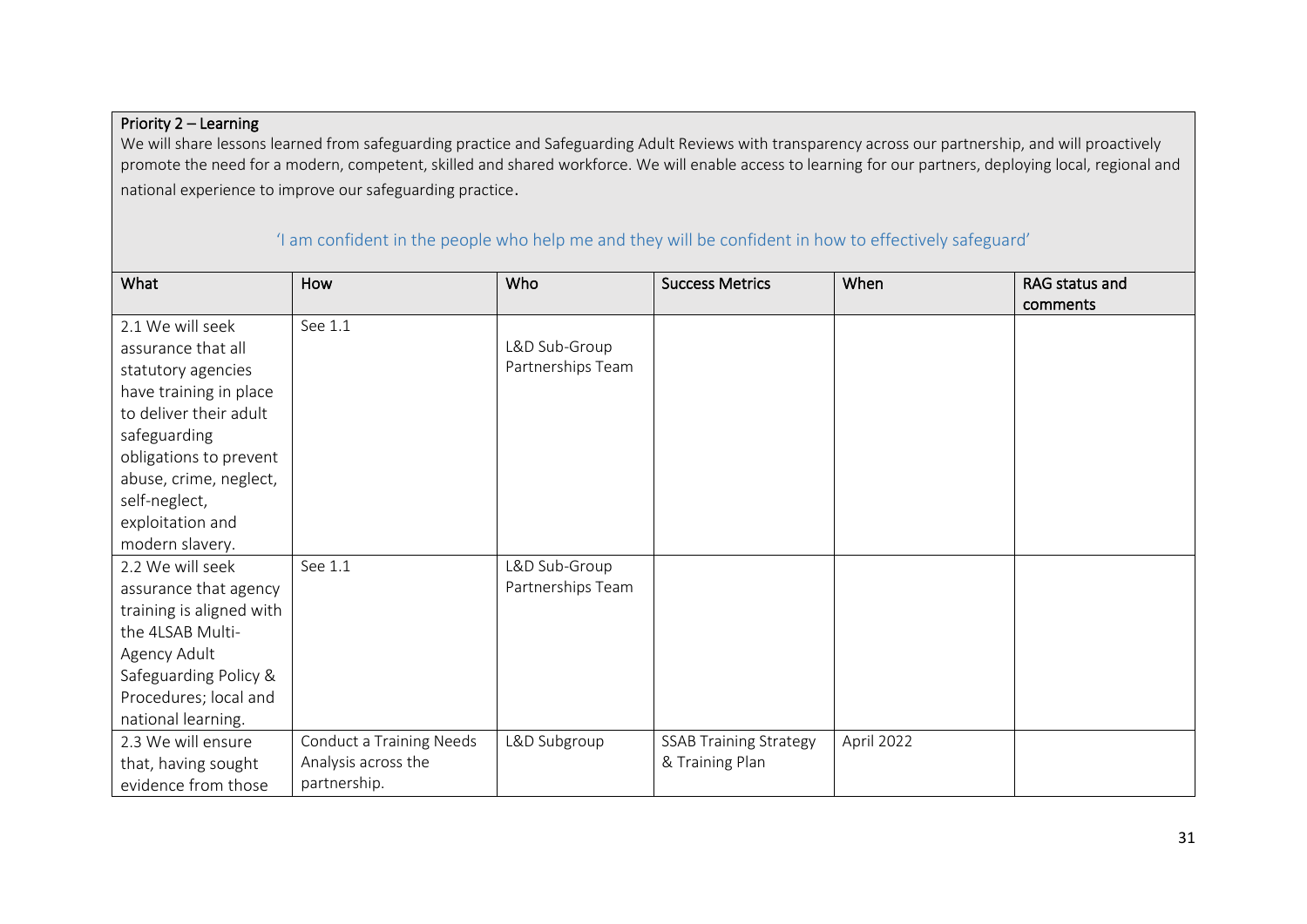| with lived experience, |                                  |                   | overseen and agreed        |                   |  |
|------------------------|----------------------------------|-------------------|----------------------------|-------------------|--|
| that this makes a      | Develop a SSAB Training          |                   | by agreed by SSAB          |                   |  |
| positive impact on     | Strategy and associated          |                   |                            |                   |  |
| learning and           | Training Plan, ensuring          |                   |                            |                   |  |
| development.           | that learning reflects           |                   |                            |                   |  |
|                        | research outcomes; the           |                   |                            |                   |  |
|                        | voice of the adult & family      |                   |                            |                   |  |
|                        | feedback from SARs.              |                   |                            |                   |  |
|                        |                                  |                   |                            |                   |  |
|                        | Ensure the SSAB Training         |                   |                            |                   |  |
|                        | Strategy matches the             |                   |                            |                   |  |
|                        | current safeguarding             |                   |                            |                   |  |
|                        | priorities such as:              |                   |                            |                   |  |
|                        | <b>MCA</b>                       |                   |                            |                   |  |
|                        | LPS                              |                   |                            |                   |  |
|                        | Legal Literacy                   |                   |                            |                   |  |
|                        | Modern Day Slavery               |                   |                            |                   |  |
|                        | Self-Neglect                     |                   |                            |                   |  |
|                        | Mental Health                    |                   |                            |                   |  |
|                        | Suicide Awareness                |                   |                            |                   |  |
|                        | <b>Transitional Safeguarding</b> |                   |                            |                   |  |
| 2.4 We will share      | See 1.2                          | Case Review Group | Procurement of E-          | Dec 21            |  |
| lessons learned from   | Develop e-learning and           | L& D Subgroup     | learning authoring tool    |                   |  |
| Safeguarding Adult     | additional resources about       | Independent Chair |                            |                   |  |
| Reviews, hold          | learning from SARs.              | Partnerships Team | Plan for modular           | Dec 21            |  |
| agencies accountable   | (OMG/6 Step Briefings)           |                   | development                |                   |  |
| and seek evidence      |                                  |                   |                            |                   |  |
| that organisational    |                                  |                   | Prioritisation of training | February 2022     |  |
| improvements are       |                                  |                   | needs                      |                   |  |
| made, where            |                                  |                   |                            |                   |  |
| necessary.             |                                  |                   | Resources developed        |                   |  |
|                        |                                  |                   | to promote learning        | <b>March 2022</b> |  |
|                        |                                  |                   | from SARs                  |                   |  |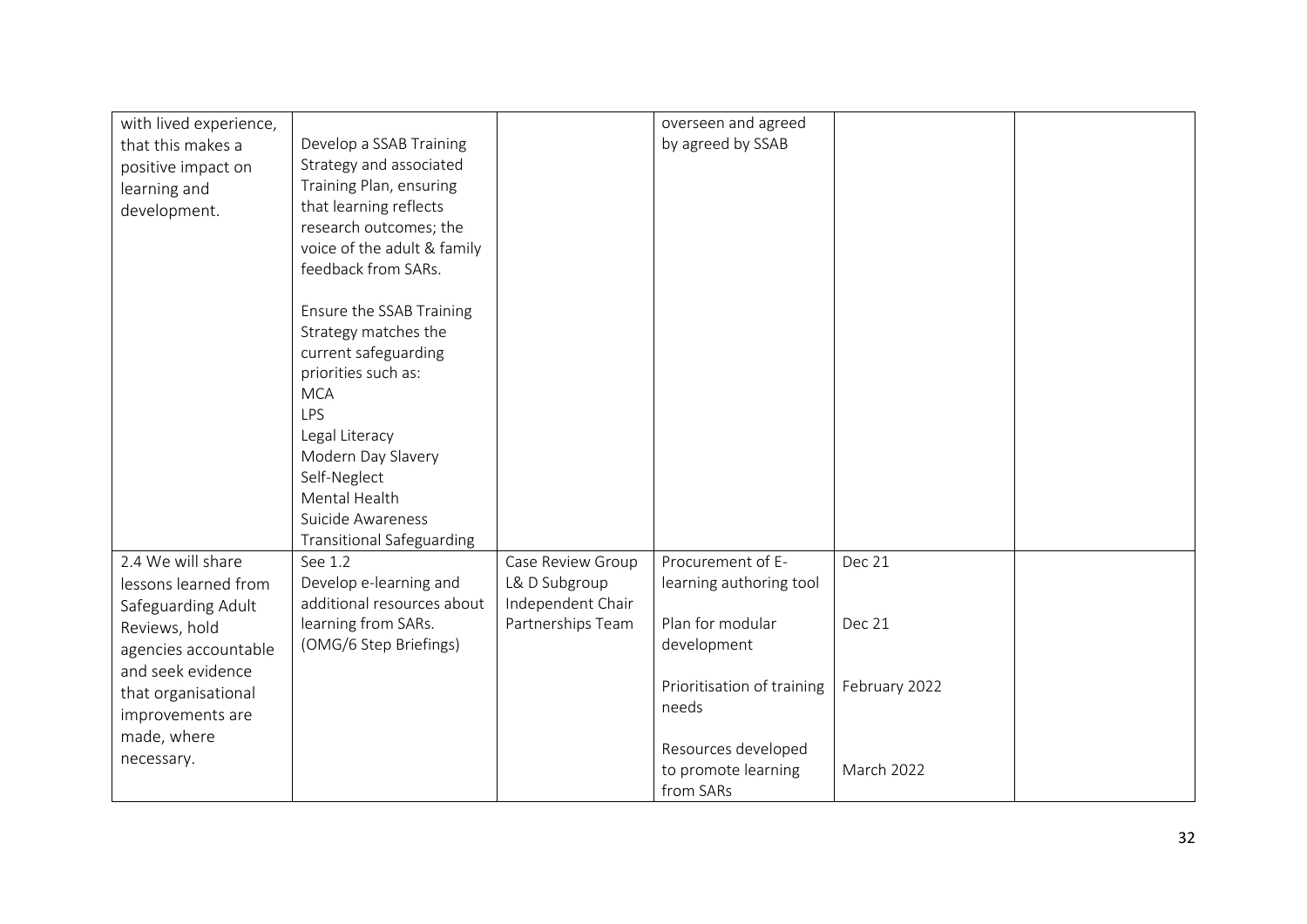|  | Feedback mechanisms<br>built into on-line<br>learning systems to<br>assure future proofing                                                                   | <b>March 2022</b> |  |
|--|--------------------------------------------------------------------------------------------------------------------------------------------------------------|-------------------|--|
|  | Numbers of staff<br>trained will increase<br>and be evidenced by<br>the authoring tool that<br>is procured and the<br>supportive Local<br>Management System. | December 2022     |  |

#### Priority 3

We will assure our work; learn from local experience and that of others and ensure that our processes aim to continuously improve safeguarding practice. We will seek to assure that safeguarding arrangements are lawfully compliant and meet our statutory obligations, set within the 4LSAB Multi-Agency Adult Safeguarding Policies and Procedures.

### 'I am confident that the people who work with me and with each other, help me to achieve my outcomes in the best possible way'

| What                 | How                         | Who                          | <b>Success Metrics</b>     | Timescale          | RAG status and |
|----------------------|-----------------------------|------------------------------|----------------------------|--------------------|----------------|
|                      |                             |                              |                            |                    | comments       |
| 3.1 We will ensure   | SSAB will seek assurance    | <b>SSAB Quality Subgroup</b> | Integrated score card in   | QTR 4 2021, 22 and |                |
| that agencies are    | from commissioners and      |                              | operation and inclusive of | 23                 |                |
| held accountable for | regulators about the safety |                              | data as described          |                    |                |
| their quality        | and quality of care         |                              |                            |                    |                |
| outcomes in relation | provision in Southampton    |                              |                            |                    |                |
| to safeguarding      | by:                         |                              |                            |                    |                |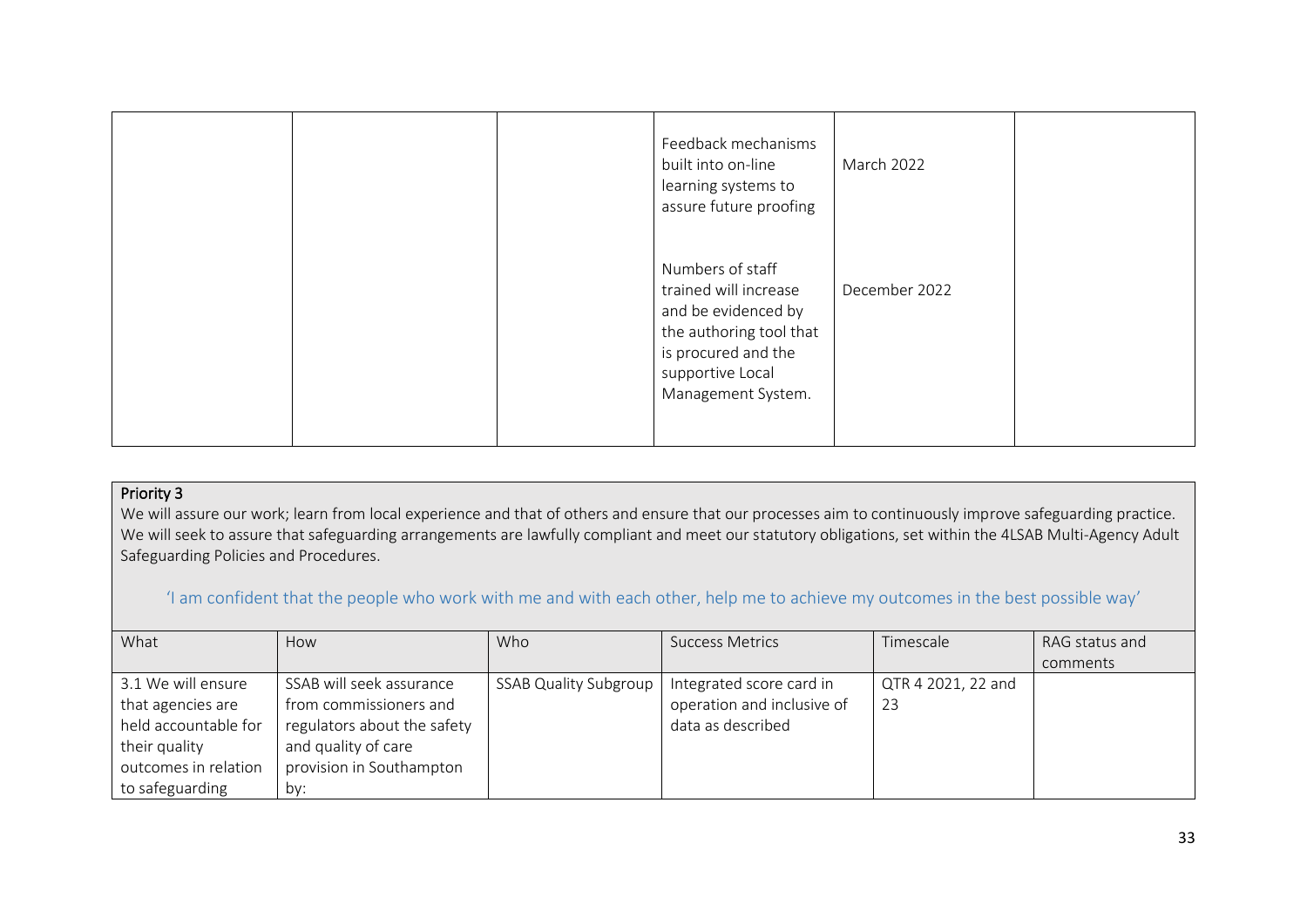| activity; and request<br>assurance that<br>partners evaluate<br>outcomes & share<br>with SSAB. | analysing quarterly data<br>from Integrated Scorecard<br>bi-annual updates and<br>assurance from all statutory<br>services |                                                       | Bi-annual reports from<br>statutory partners                                                                                                              | Quarters 2 and 4,<br>21, 22 and 23 |  |
|------------------------------------------------------------------------------------------------|----------------------------------------------------------------------------------------------------------------------------|-------------------------------------------------------|-----------------------------------------------------------------------------------------------------------------------------------------------------------|------------------------------------|--|
|                                                                                                | annual update and<br>assurance from Care<br><b>Quality Commission</b><br>and see 2.1                                       |                                                       | Annual CQC update                                                                                                                                         | Quarter 4, 21, 22<br>and 23        |  |
|                                                                                                |                                                                                                                            |                                                       | Outcomes from Self-<br>Assessment QA Framework<br>and random evidence<br>selection                                                                        |                                    |  |
| 3.2<br>We will ensure that<br>our own<br>performance is<br>reviewed and<br>evaluated.          | Annual report<br>demonstrates assurance<br>against statutory functions<br>and effectiveness of SSAB                        | Safeguarding<br>Partnership Team<br>Independent Chair | Annual report scrutinised<br>and challenged by SSAB<br>Membership; Healthwatch;<br>SCC Health & Scrutiny<br>Committee and the Health<br>& Wellbeing Board | Dec-21, 22 and 23                  |  |
|                                                                                                | <b>SAR Quality Assurance</b><br>Framework established                                                                      | Case Review Group                                     | SAR QA Framework piloted<br>SAR QA Framework<br>established                                                                                               | Quarter 4, 21<br>Quarter 1, 22     |  |
| 3.3<br>We will ask agencies<br>to gain feedback<br>those with lived                            | Established consistent<br>approach to seek adult's<br>views at the end of s.42                                             | <b>SSAB Quality</b><br>Assurance Subgroup             | Research effective practice<br>and learning from other<br>areas and deploy where<br>appropriate.                                                          | Dec-21                             |  |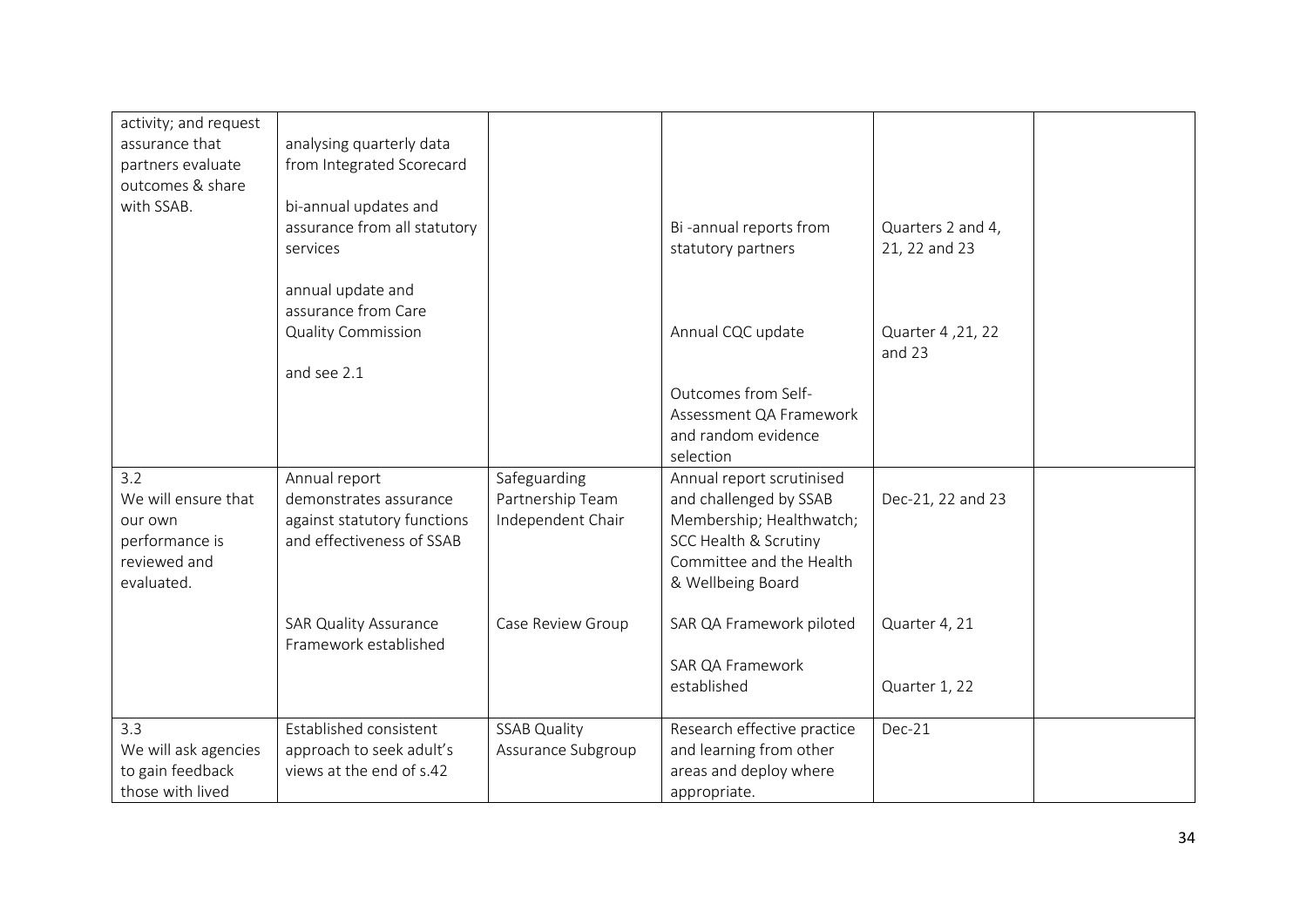| experience and seek<br>evidence that<br>learning is put into<br>practice to improve<br>safeguarding<br>outcomes for our<br>population.                | enquires to test Making<br>Safeguarding Personal<br>See 1.4                                                                                                                                                                                                                                                                                                                                  |                                        |                                                                                |              |  |
|-------------------------------------------------------------------------------------------------------------------------------------------------------|----------------------------------------------------------------------------------------------------------------------------------------------------------------------------------------------------------------------------------------------------------------------------------------------------------------------------------------------------------------------------------------------|----------------------------------------|--------------------------------------------------------------------------------|--------------|--|
| 3.4<br>We will work to<br>ensure that<br>safeguarding practice<br>is lawfully compliant,<br>and practice is made<br>personal at every<br>opportunity. | We will continue to<br>commission Safeguarding<br>Adult Reviews and each SAR<br>will deploy MSP principles<br>and ensure families views<br>are reflected and where<br>possible, that the voice and<br>views of the adult at risk is<br>heard.<br>We will share the learning<br>from SARs as widely as<br>possible and note learning<br>from other SARS in other<br>areas.<br>See 2.3 and 3.3 | Case Review Group<br>Partnerships Team | Quarterly Reports to SSAB                                                      | <b>QTRLY</b> |  |
|                                                                                                                                                       | We will assure lawful<br>compliance of practice from<br>the organisational<br>Safeguarding Self -<br>Assessment Framework and<br>SAR outcomes                                                                                                                                                                                                                                                |                                        | Self-Assessment Framework<br>& Audit<br>SAR Action Plans and their<br>outcomes |              |  |